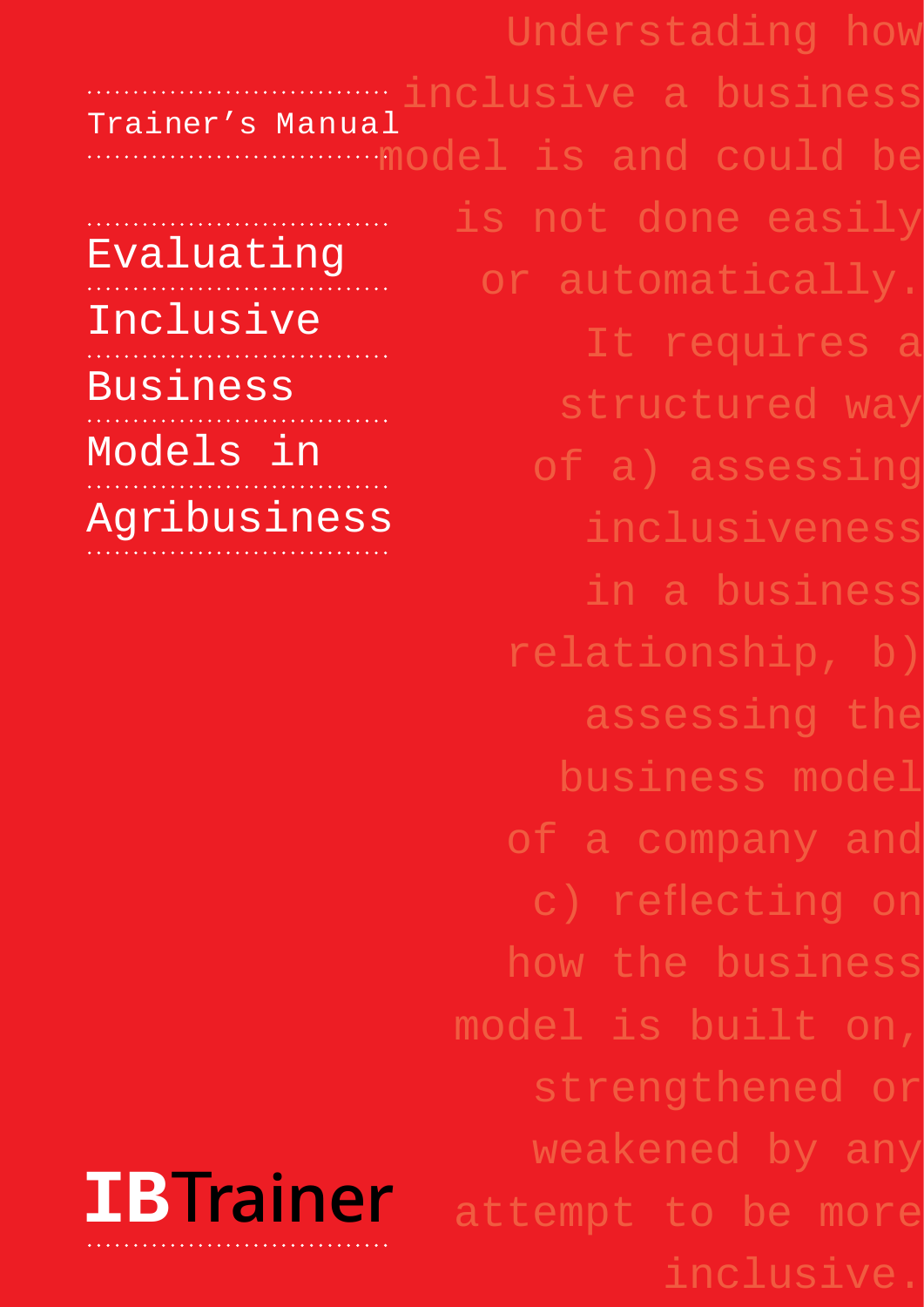# **<sup>2</sup>** Purpose of this manual

Understading how inclusive a business model is and could be is not done easily or automatically. It requires a structured way of a) assessing inclusiveness in a business relationship, b) assessing the business model of a company and c) reflecting on how the business model is built on, strengthened or weakened by any attempt to be more inclusive.

This manual gives trainers a framework to provide such a structured approach to evaluating inclusive business models. It is particularly developed for working with small and medium size enterprises. SMEs most directly interact with low-income farmers and rural communities. Their way of doing business therefore has great impact on the inclusiveness of the business relationship. At the same time, they have limited time and resources to reflect carefully on their business model.

If followed completely, this manual provides a training that can be carried out in 3 days. This is a generally acceptable amount of time for an SME to attend a workshop as an investment in capacity development. An experienced trainer can mix and match elements from both this manual, and the accompanying ibTraining trainee Workbook to create a tailor-made training.

#### October 2015

**Innovation**

Monika Sopov with Roger Reuver and Joost Guijt (Centre for Development Innovation, Wageningen UR) This training manual has been developed with the kind financial support of CTA.

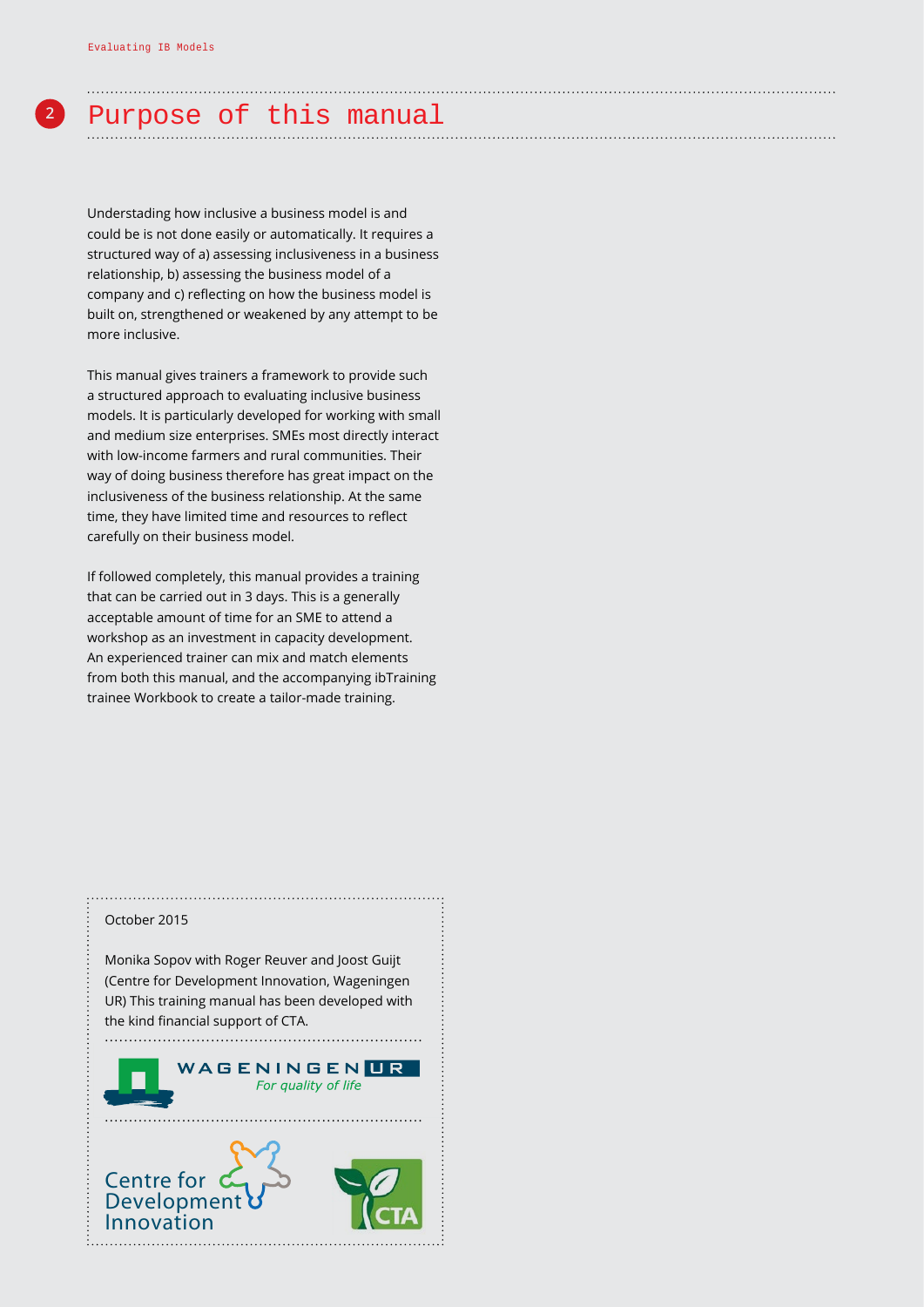| Content                                                                                                                                                                                  |    |
|------------------------------------------------------------------------------------------------------------------------------------------------------------------------------------------|----|
| The need for more inclusive agribusiness models                                                                                                                                          |    |
| Target audience   Training objectives   Training methods   Facilitator requirements   Materials                                                                                          |    |
| Session 1: Inclusive Business Models                                                                                                                                                     |    |
| Learning objectives   Topic 1: What are Inclusive Business Models?<br>Session preparation by facilitator   Materials needed   Structure of training session                              |    |
| Session 2: LINK Methodology: the New Business Model principles                                                                                                                           |    |
| Learning objectives   Topic 2: LINK Methodology<br>Session preparation by facilitator   Materials needed   Structure of training session                                                 |    |
| Session 3: Strategic management and business plans                                                                                                                                       | 10 |
| Learning objectives   Topic 3: Why write a business plan?   Topic 4: What is business strategy?<br>Session preparation by facilitator   Materials needed   Structure of training session |    |
| Session 4: LINK Methodology: value-chain mapping                                                                                                                                         | 15 |
| Learning objectives   Topic 5: LINK Methodology<br>Session preparation by facilitator   Materials needed   Structure of training session                                                 |    |
| Session 5: Preparation for company visits                                                                                                                                                | 16 |
| Learning objectives<br>Session preparation by facilitator   Materials needed   Structure of training session                                                                             |    |
| Session 6: Company visit                                                                                                                                                                 | 18 |
| Learning objectives                                                                                                                                                                      |    |
| Session preparation by facilitator   Materials needed   Structure of training session                                                                                                    |    |
| Session 7: Reflection on company visit in groups                                                                                                                                         | 20 |
| Learning objectives<br>Session preparation by facilitator   Materials needed   Structure of training session                                                                             |    |
| Session 8: Reflection on company visits in plenary session                                                                                                                               | 21 |
| Learning objectives<br>Session preparation by facilitator   Materials needed   Structure of training session                                                                             |    |
| Session 9: LINK Methodology: Business model canvas                                                                                                                                       | 22 |
| Learning objectives<br>Session preparation by facilitator   Materials needed   Structure of training session                                                                             |    |
| Session 10: Performance Measurement, Monitoring and Evaluation                                                                                                                           | 22 |
| Learning objectives<br>Session preparation by facilitator   Materials needed   Structure of training session                                                                             |    |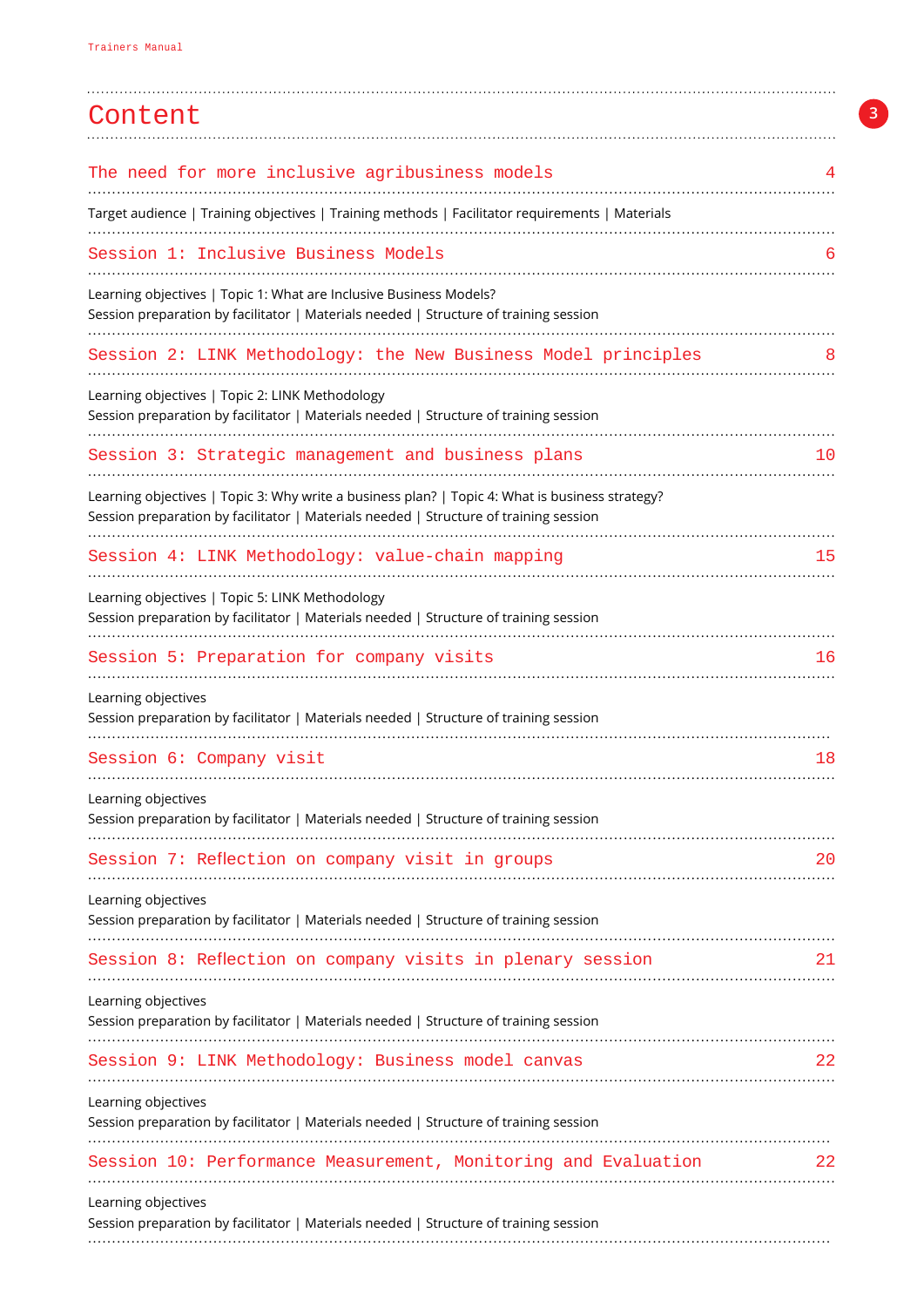# **<sup>4</sup>** The need for more inclusive agribusiness models

**The coming decades will require unprecedented change in global agri-food systems. Growing and changing demands for food, the impacts of climate change, responding to poverty and hunger, and the rapid decline of natural resources create a set of interconnected factors that mean 'business as usual' is not an option if businesses are to maintain secure supplies and food security is to be assured. Innovation and growth in the agri-food sector must focus on how to scale, secure and distribute supplies in an inclusive and sustainable way, and how to do it quickly.**

These challenges have already been clearly recognised. Business forums such as WBCSD, WEF and SAI Platform, along with many leading agri-food companies have set forward-looking strategies and ambitious goals. A spate of reports has underscored the need to align growing demands with available resources and ensure economic opportunities for the less wealthy 5–6 billion. The environmental sustainability of agri-food production has received much attention in the last decade. As the world population grows, mainly among the lower income group, another key sustainability factor will be the ways members of this group are included in business as both producers and consumers. The focus for business is on a secure supply base, and the food security focus is on food availability and accessibility for everyone. In both cases, the common objectives are the need to scale inclusion and productivity gains.

Inclusive business means creating profitable business models and strategies that help drive economic opportunities for those who would otherwise be left behind – small-scale farmers, local agribusinesses and the rural unemployed. In practice, inclusiveness requires the right incentives, the building of trust within supply chains, joint decision-making and the transfer of skills. In the big picture, scaling inclusive agri-business is about creating the investments, assets and incentives so that smaller-scale producers and rural enterprises can be effective partners in the business of sustainably feeding 9 billion people.

"An inclusive business is a business initiative that actively incorporates into the company's core processes lowincome and disempowered groups, creating value for both the business and [the] low-income groups."

(PPPLab 2015, after WBCSD).

**Business Growth** Secure supply and profits from new markets

**Food security Scaling Inclusive Business**

Enough food for 9 billion people sustainably produced and accessible to all

Training outline for a 3-day program with the objective of enhancing inclusiveness of businesses and trading relationships

|           | Day 1                                                                                                            | Day 2                                                                                              | Day 3                                                                       |
|-----------|------------------------------------------------------------------------------------------------------------------|----------------------------------------------------------------------------------------------------|-----------------------------------------------------------------------------|
| Morning   | <b>Session 1: Introduction</b><br>to the IBMs                                                                    | Session 4: LINK<br>Methodology: value-chain<br>mapping                                             | <b>Session 8: Reflection</b><br>on company visit                            |
|           |                                                                                                                  | <b>Session 5: Preparation for</b><br>company visit                                                 | <b>Session 9: Business</b><br>Canvass (LINK<br>Methodology)                 |
| Afternoon | Session 2: LINK<br>Methodology: the New<br><b>Business Model principles</b><br><b>Session 3: Introduction to</b> | <b>Session 6: Company</b><br>visits, evaluation of<br>business performance and<br>inclusiveness    | <b>Session 10: Performance</b><br>Measurement, Monitoring<br>and Evaluation |
|           | strategic management and<br>business plans                                                                       | <b>Session 7: Group-study</b><br>(preparing a presentation<br>on the evaluation of the<br>company) |                                                                             |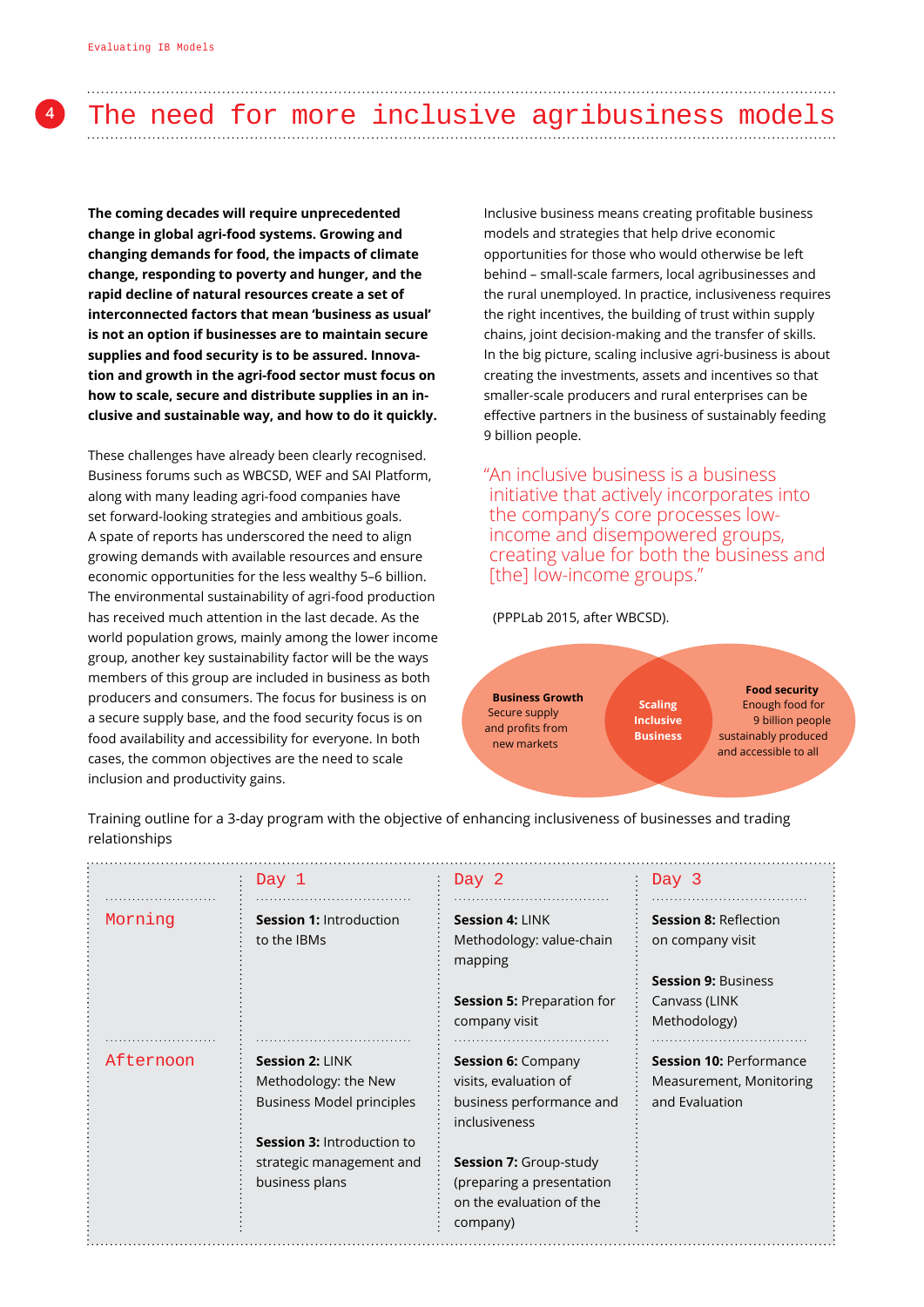#### Target audience

• actors engaged in supporting small-farmers through service provision and coordination with buyers

............................................

- farmers looking to sell their products
- buyers looking to expand their supply chain to include smallholder farmers

#### Training objectives ............................................

............................................

By the end of the training, the participants will be able to:

- define inclusive business • evaluate a company / SME from
- a business perspective: business model, strategy, viability of business model, etc.
- evaluate a company / SME from the inclusiveness perspective
- evaluate the relationship between the business and the inclusiveness, and how they strengthen or weaken each other.
- identify viable opportunities to enhance inclusiveness, while maintaining or enhancing the business proposition
- identify and recommend development strategies to create synergies among the actors involved in the business model

#### Training methods

The training method is interactive, very dynamic and also quite demanding. Therefore, the proposed 3-day training should be flexible. In cases where the trainees lack basic business management knowledge, it is advisable to extend the duration of the training according to the competencies and needs of the trainees.

............................................

The training methods used are as follows:

- short presentations by facilitators
- in-depth classroom discussions (group / plenary)
- case studies
- short videos
- visits to SMEs / companies
- classroom discussions
- preparation of presentations by participants

# Facilitator requirements: ............................................

............................................

- The facilitator needs to have a basic business background so that the tools used in this manual will not be completely new to him/her.
- Also, he/she must have enough business knowledge to facilitate lively discussions in class on topics that will include discussions based on the challenges he/she identified at the visited companies.
- The facilitator needs to have the competency to evaluate a company, a business model, and business strategies.

#### Materials ............................................

The trainer's manual is accompanied by a trainee workbook. You will find further resources and links to material mentioned in the training on the iTraining website. This website is intended to be used as an interactive resource during a training workshop.. The topics and, where appropriate, the tasks, for trainees are given in this manual as well as in the Workbook. If internet access is unreliable, both the trainer's manual and the trainee workbook can be downloaded and printed out prior to a workshop.

### Trainers' preparation work ............................................

Prior to the training, the facilitator needs to:

............................................

- arrange company visits (5 trainees per company)
- prepare company personnel for interviews with trainees, covering:
- trainees' questions to a member of the management team or owner on strategic issues, (allow about 2 hours for this visit)

 - the inclusiveness of the company,

 - Where possible, trainees should also interview smallholders or low-income customers (visit of 1–2 hours)

- select participants carefully: the value of the training will be much higher where participants are from similar (sub)-sectors or value chains (e.g. grain, feed, animal husbandry or dairy), so they can share experiences at a deeper level than if they were from very different businesses (e.g. dairy and honey)
- choose a company that operates in the same sector, to make the learning experience as relevant as possible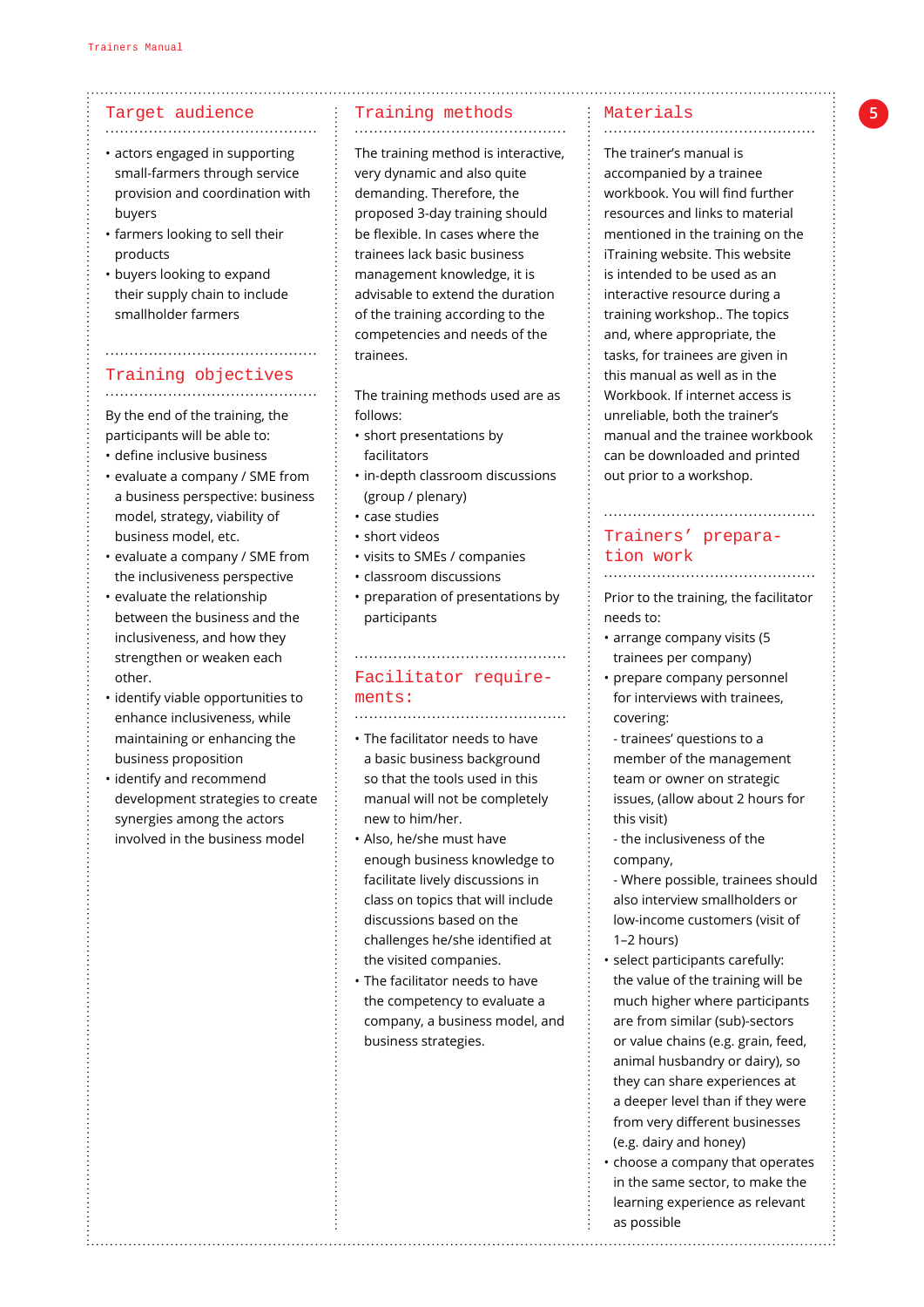# **<sup>6</sup>** Session 1: Introduction to Inclusive Business Models

# **Learning objectives**

It is essential to set the context for the participants. What is inclusive business? If the trainees are owners of a business, do they show any inclusiveness when it comes to training relationships?

By the end of this session, participants will be able to:

• define inclusiveness in a business context

• identify key challenges regarding inclusive business models

• apply concepts to their own business context

### **Topic 1: What are Inclusive Business Models?**

 An inclusive business is a business initiative that actively incorporates into the company's core processes low-income and disempowered groups, creating value for both the business and (the) lowincome groups\*.

This definition includes the core elements of allinclusive business definitions:

- There is an explicit effort to incorporate low-income population segments in the business initiative in various possible roles along the value chain.
- The initiative is integrated into core business strategy and processes, rather than being relegated to a niche domain of corporate social responsibility.
- There is a business proposition that generates explicit value both for the company and the low income segment involved.

 The intention of an inclusive business (IB) is to explicitly include lower-income groups in a way that involves resources such as cash and land being used and invested, risks identified, and rewards such as profit being generated for all.





#### Session preparation by facilitator: ................................................................................................

- watch video of [Novos Horizontes](http://tinyurl.com/qansxpp) in advance [\(http://tinyurl.com/qansxpp\)](http://tinyurl.com/qansxpp)
- read Chapter B8 Novos Horizontes, of 'Is inclusive business for you?' pp. 87–96. (http://tinyurl.com/ol7jcz4)
- view Business Case: Novos Horizontas (http://tinyurl.com/q4ptdzm)
- read pages 5–20 Link Methodology: Inclusive Business Model Toolkit, (http://tinyurl.com/peba832)



### Materials needed:

- .......................................... • flipchart
- markers
- video of Novos Horizontes should be available for viewing (online or download)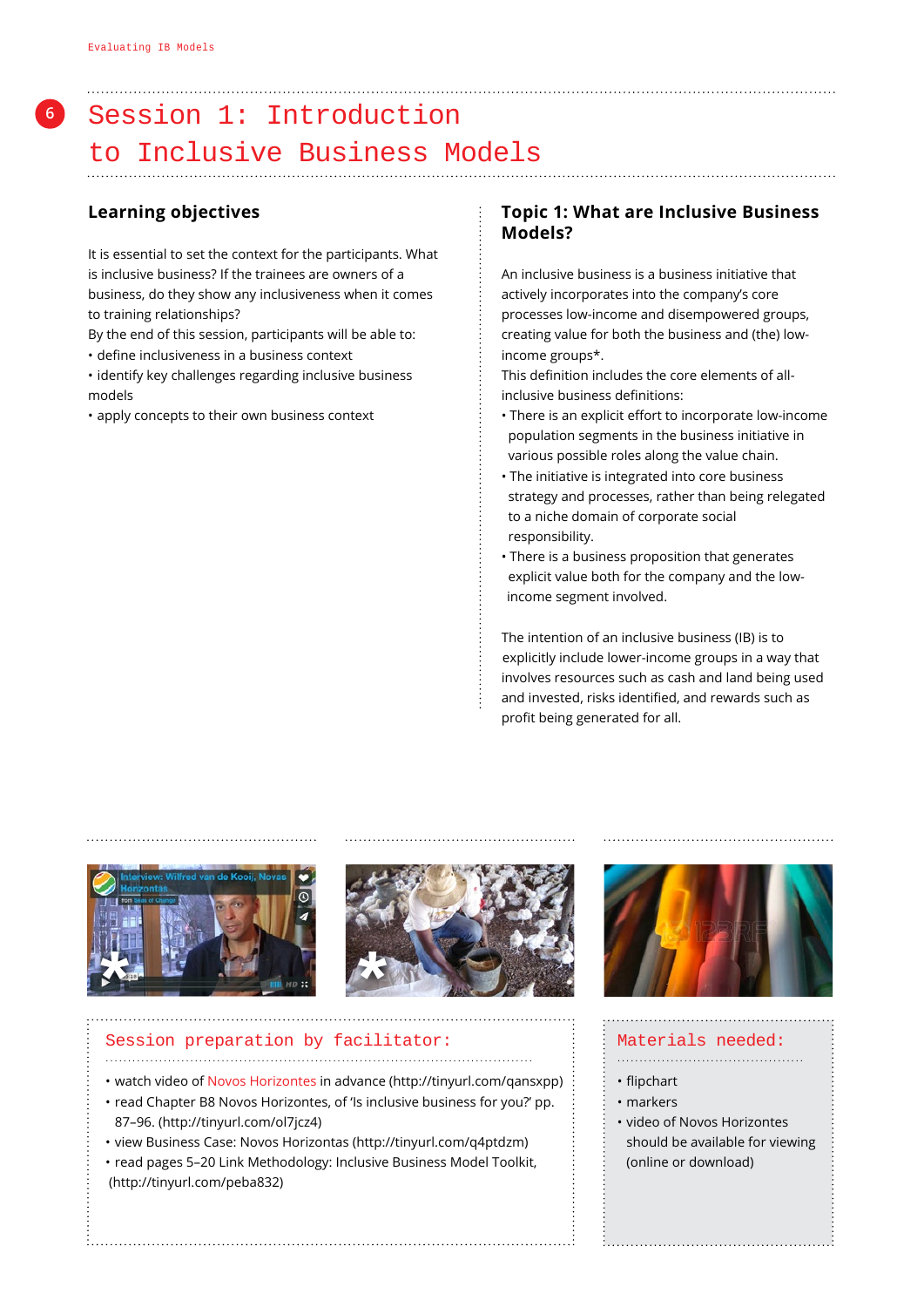# **A: Discussion: What is inclusive business?**

This is a plenary session in which the facilitator notes participants' answers on a flipchart.

Possible inputs from participants, who define inclusive business as one that:

- includes all actors related to the business
- creates a social impact
- bridges the gaps between players
- includes the environment
- has a holistic approach
- is integrated
- has a moral obligation towards stakeholders
- aims at fairness to all the players

.............................................

# **B:** Trainees watch the video of Wilfred van der Kooij @ Novos Horizontes, Mozambique.

Follow this with the tasks.

#### **C: TASK 1: Participants read the case study (***Workbook***)** .............................................

They are requested to list three things that strike them about the video.

#### Possible answers:

.....................................................................................................................................................

- farmers are an untapped resource
- benefit of placing farmers at the core of production
- there could be a win-win situation
- the IBM helps to utilise resources that otherwise would not have been used
- the value of exploring new marketing opportunities, especially local/regional markets that are easy to access
- how to enhance interaction when working with smallholders
- how to work with low-income consumers while maintaining their health (processing industry)
- trainee identified similarities with his/her business
- shows the building blocks of an IBM

# In conclusion, the facilitator summarises the key characteristics of the IBM.

.............................................

**D:** What are the challenges regarding IBM?

Plenary discussion on outcomes.

### **E: TASK 2: Trainees draw a value chain of their company on flipchart paper, and identify possible challenges in relation to IBM. (***Workbook***)**

............................................. See the LINK Methodology page 38

The value-chain map enables us to visualise:

- the actors directly involved in the chain
- the roles and functions of these actors and the interconnections between them
- indirect actors and how they support the functioning of the chain
- links, breaches or blockages between the actors
- product flow
- information flow
- price formation
- distribution of benefits
- external influences on the value chain

Plenary discussion on outcomes.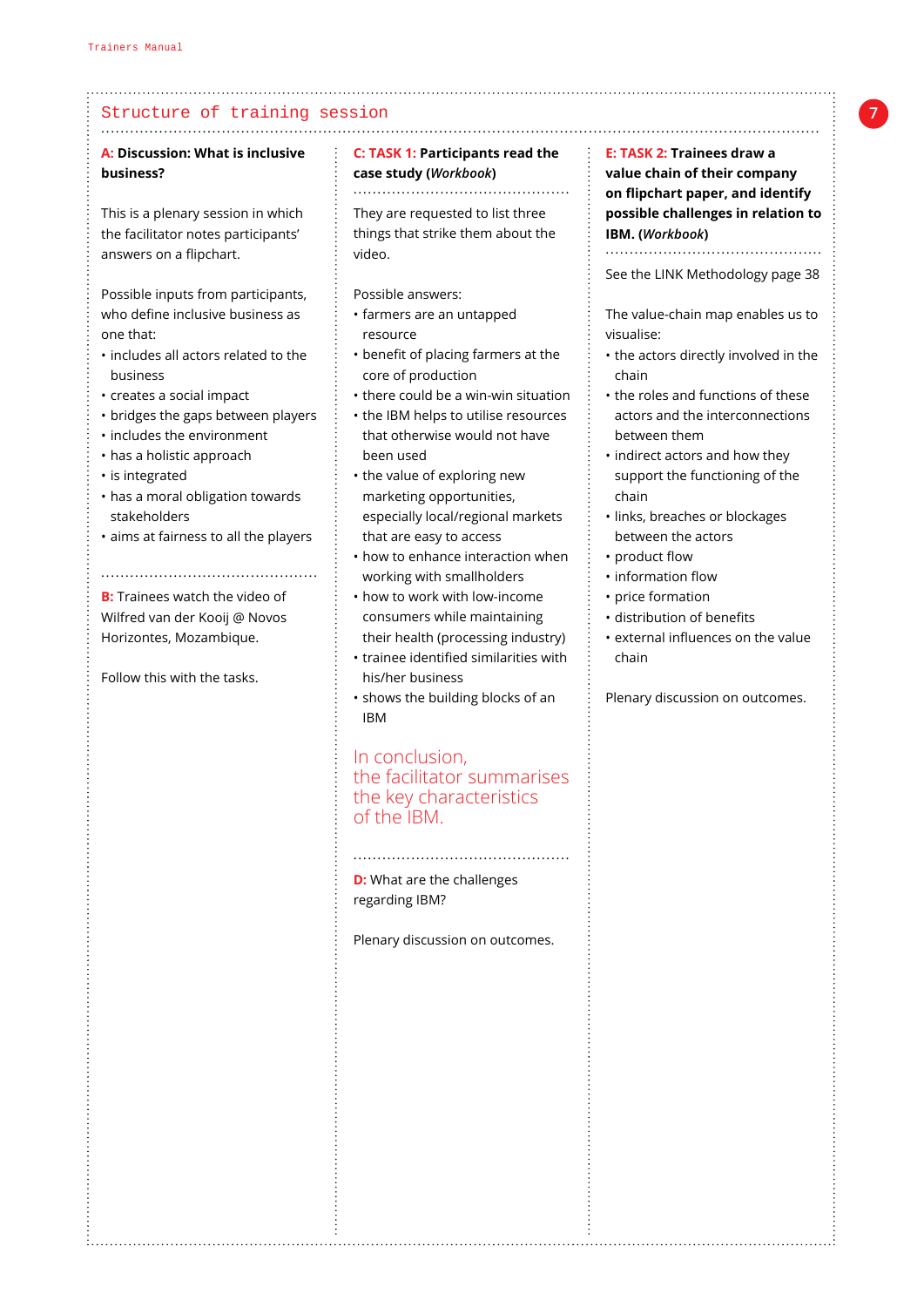# **<sup>8</sup>** Session 2: LINK Methodology: the New Business Model principles

# **Learning objectives**

After setting the context, the facilitator will challenge the participants to consider the concept of inclusiveness.

By the end of this session, participants will be able to:

- recall the New Business Model (NBM) principles
- evaluate their business in terms of inclusiveness

#### **Topic 2: LINK Methodology**

 LINK Methodology aims to promote the engagement of smallholder producers with markets. This method guides a multi-stakeholder process of shaping or upgrading inclusive trading relationships with the potential to create a win-win situation for all actors involved. Four key tools are used to kick off, implement and conclude a participatory innovation process in the iterative manner of a design-testcheck-act cycle. The NBM principles represent a set of signposts to help evaluate current business practices in terms of their inclusiveness and to deliver practical ideas on how to enhance a business's inclusiveness.

#### Session preparation by facilitator:

• [Review the LINK methodology overview and the NBM principles, \(http://]( (http://tinyurl.com/peba832)) [tinyurl.com/peba832\)]( (http://tinyurl.com/peba832))

..............................................................................................

- [Read Chapter B8 from Is inclusive business for you? \(http://tinyurl.com/]((http://tinyurl.com/ol7jcz4)) [ol7jcz4\)]((http://tinyurl.com/ol7jcz4))
- Make printouts for trainees.

#### Materials needed:

- .........................................
- flipchart
- markers
- printed copy of the short version of the LINK Methodology for each trainee
- printed copy of [Novos]( (http://tinyurl.com/q4ptdzm))  [Horizontes case study for each]( (http://tinyurl.com/q4ptdzm))  [trainee \(http://tinyurl.com/]( (http://tinyurl.com/q4ptdzm)) [q4ptdzm\)]( (http://tinyurl.com/q4ptdzm))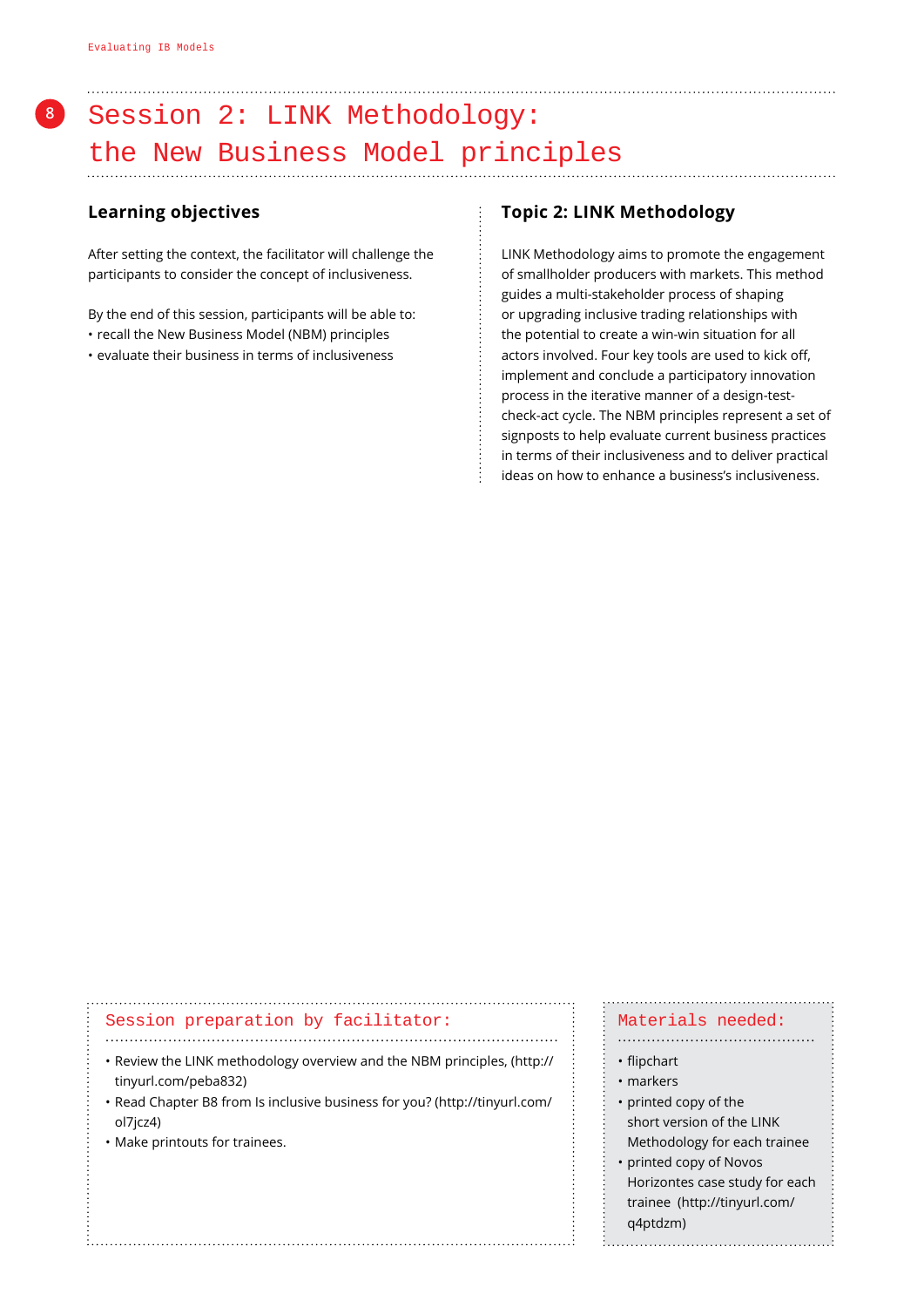#### **1. Introduction to NBM**

**A: TASK 3: Trainees note their own ideas of a business model in the Workbook.** 

............................................

This is a plenary session in which the facilitator collates participants' answers on a flipchart.

A business model describes the rationale of how an organisation creates, delivers, and captures value in economic, social, cultural or other contexts. The process of business model construction is part of business strategy.

**B:** The facilitator briefly explains the objectives and steps of the LINK Methodology.

**C:** He/she explains Key Tool 3: the NBM principles (based on LINK Methodology).

**D:** He/she shows the use of the spider web as an evaluation tool for NBM principles.

#### ............................................ Training materials:

............................................ [Inclusive Business Model Toolkit,]((http://tinyurl.com/peba832))  [pages 1–5, 12–26. \(http://tinyurl.]((http://tinyurl.com/peba832)) [com/peba832\)]((http://tinyurl.com/peba832))

**2. NBM at Novos Horizontes** 

.........................................................................................................................................................

**A: TASK 4: Participants are requested to identify the activities related to inclusiveness at Novos Horizontes** *(Workbook)*

#### ............................................

**B: TASK 5: Trainees apply NBM principles to their own business, identifying any activities related to inclusiveness based on the NBM principles that they already do** *(Workbook)*

.

**C: TASK 6: Trainees identify any other activities related to inclusiveness based on NBM principles that they might pursue in the future (***Workbook***)**

# **D:** Participants work in groups to develop spider webs.

............................................

**E:** Trainees reflect on the exercise. Groups present and compare developed spider webs, noting the differences.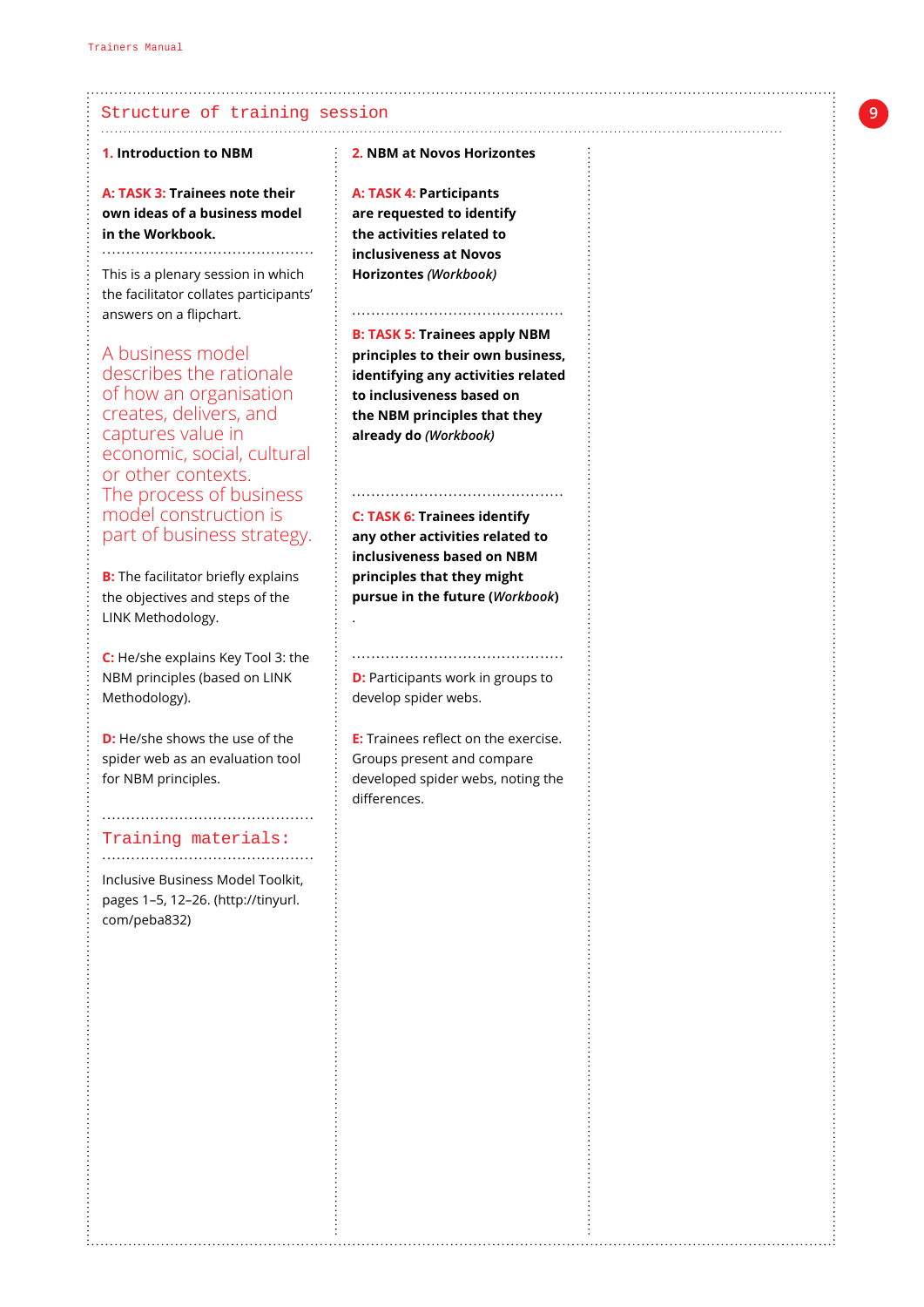# **<sup>10</sup>** Session 3: Introduction to strategic management and business plans

# **Learning objectives**

Participants often lack the business management knowledge that is essential for evaluating any kind of business model. As a first step, they need to learn how to evaluate a company operation, regardless of whether it is based on an inclusive business model or not. This evaluation also involves determining whether the operation is profitable or not, and giving reasons.

By the end of this session, participants will be able to:

- explain the importance of strategy and the strategic planning process
- recall the components of a strategic business plan
- apply tools to analyse a company and to develop strategy
- evaluate a company strategy

# **Why write a business plan? A: TASK 7**

 'Writing a well thought-out and organized business plan dramatically increases your odds of succeeding as an entrepreneur.' A business plan is a document that describes your business. It covers objectives, strategies, sales, financial forecasts and marketing.

 If you need to raise funds for your venture, it goes without saying that you'll have to write a solid, formal business plan. Business owners who want to borrow money or attract investors will be successful only if they have well-written, well-researched business plans. All of your potential lenders or investors will want to understand as much as possible about how your business will work before deciding whether or not to back it financially.

 Financial forecasts are a vital part of a business plan, helping you to predict and plan your business finances in order to show potential investors that your business idea will fly. But preparing financial forecasts is a good idea even if you don't need to raise start-up money. The discipline of developing financial projections for your business plan includes:

- an estimate of start-up costs
- a break-even analysis
- a profit-and-loss forecast
- a cash flow projection

The financial forecasts will help you decide if your business is worth starting or if you need to rethink some of your key assumptions.

# In other words, a good business plan will convince you that you're doing the right thing – or not.

 (Source: http://www.nolo.com/legal-encyclopedia/need-businessplan-reasons-29758.html)

# **What is business strategy? A: TASK 7**

 Business strategy involves making a plan to identify the best way for the organisation to reach its goals. In other words, strategy is the organisation's policy for the long term.

This policy is translated into actions within a specific time-frame that varies according to the business type:

- operational plans (0-1 year)
- tactical plans (1-2 years)
- strategic plans (3-5 years)

 A successful strategic planning process asks and answers six key questions:

- Where do we come from?
- Where are we now?
- Where do we want to be?
- How do we get there?
- How do we measure our progress?
- How do we track our progress?

 When writing the business plan or strategic plan, the time / trend dimension is extremely important. Strategy is not a snapshot of business but evolution in time. It is crucial that patterns and trends in the market and at competitor level are taken into account.

#### Session preparation by facilitator:

...............................................................................................

#### Materials needed: ..........................................

- Workbook for trainees
- flipchart paper
- markers

• ? • ? • ?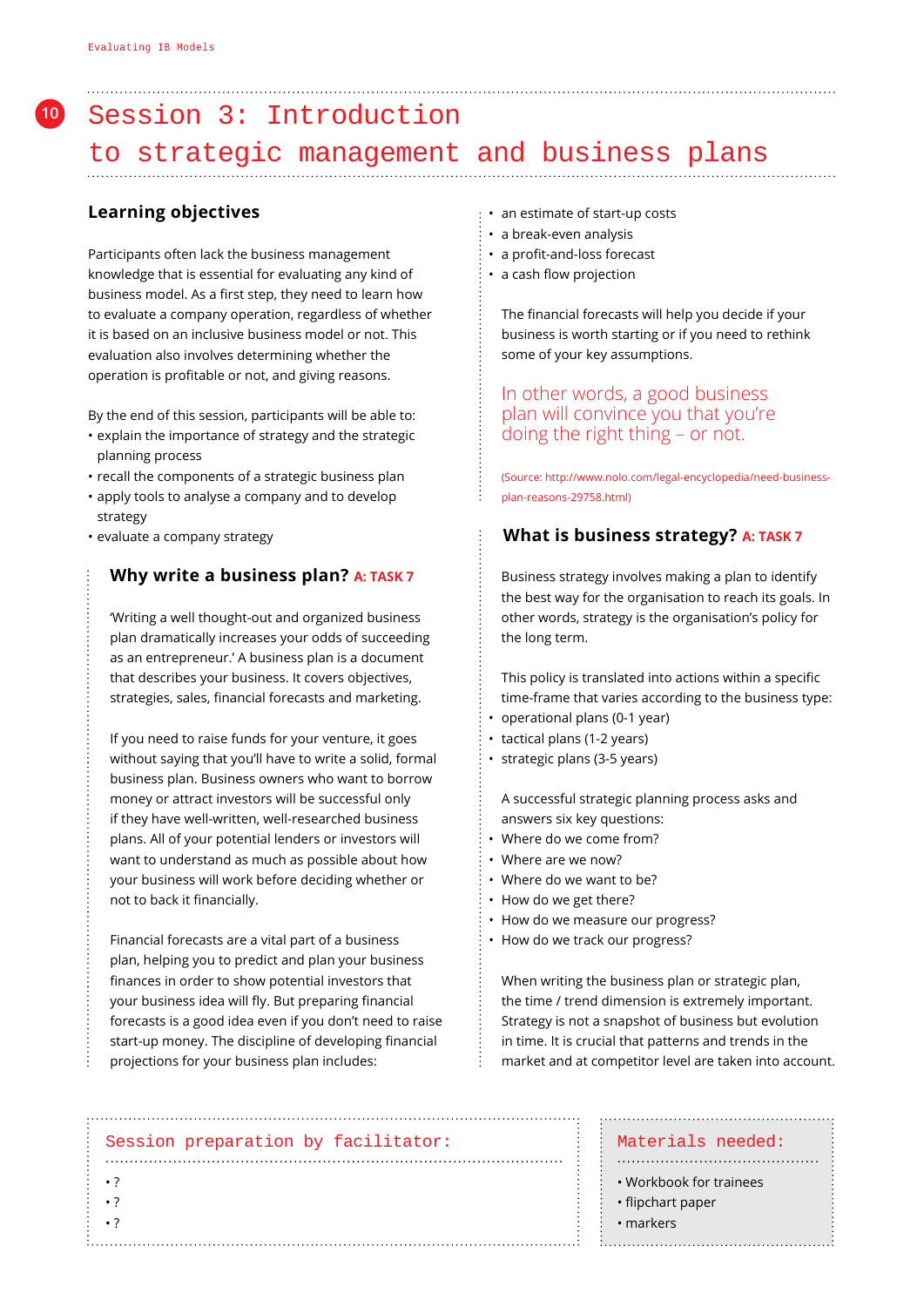### Structure of training session: Task overview

#### **A: TASK 7 Businessplan:**

Trainees give their definition of a strategic plan and of a business plan, then list the differences between the two.

#### ............................................

Plenary discussion on why a business needs a business plan and on the difference between strategic and business plans (Workbook)

## **B: Components of business / strategic plans**

.......................................

Trainees are requested to recall the components of a business plan, while the facilitator notes their ideas in order on flipchart paper, and explains what is included in each component. As this is a plenary session; the facilitator encourages trainees to base their contributions on their own experience.

**C: TASK 8** Trainees write an executive summary. This is best done after they've have developed the whole business plan.

............................................

............................................

#### **D: TASK 9**

**The Business:** Trainees describe their business according to the points on page 10.

#### **Sales and Marketing:**

Trainees answer the following questions

• What are the competing products and who supplies them? • How will you position your product?

• How will you sell to customers? • How will you promote your product?

• Who will your first customers be? • What contribution to profit will

each part of your business make?

#### **G: TASK 10 Management:**

....................................................................................................................................................

Trainees write down how much time and money each of the management team will contribute, and what their expected salaries and benefits are. **(***Workbook***)**

............................................

#### **H: TASK 11 Operations:**

Trainees are asked to specify the facilities their business will have and how it will deliver the product or service to the customer.

#### **I: TASK 12 Sales forecasts**

Trainees are asked: How long after a sale will it take before you can collect payment? How much income can you realistically expect each month?

#### ............................................ **J: TASK 13 Financial forecasts**

Trainees list all their key assumptions (e.g. prices, sales volume and timing).

............................................

# **K: TASK 14 Financial requirements**

Trainees say how much finance they'lll want, when and in what forms.Confirm that they will be able to afford it.

# ............................................

**L: TASK 15 Assessing the risks** Consider a range of what-if scenarios

............................................

............................................

..........................................

#### **M: Appendices**

**N: Presenting the plan**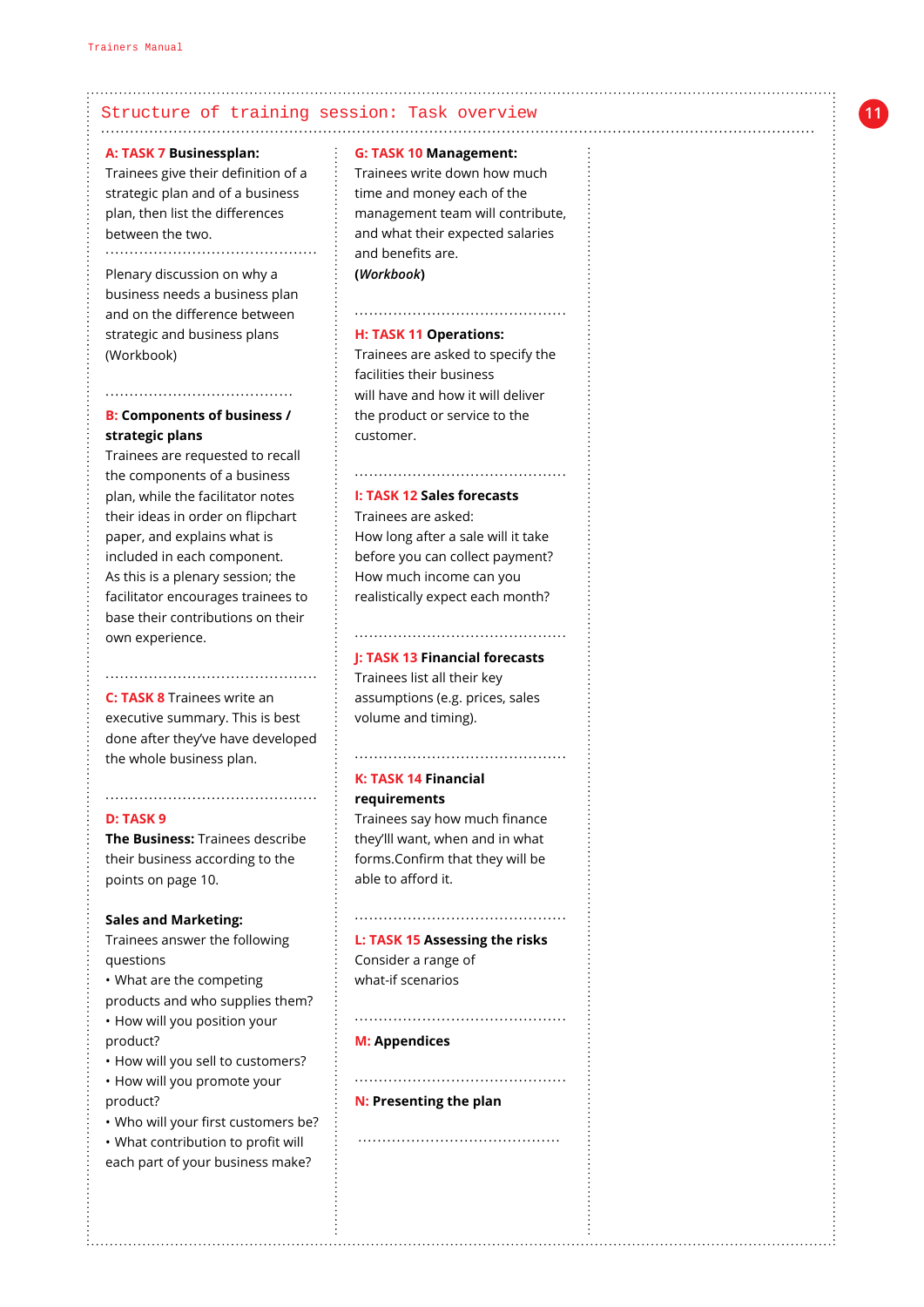#### Structure of training session: Task Info ....................................................................................................................................................

# **Components of business/strategy plans**

#### **1. Executive summary C: TASK 8**

The executive summary outlines your business proposal. Although it is the last section to be written, it goes on the first page of the business plan. It will be read by people unfamiliar with your business, so avoid jargon. The executive summary highlights the most important points and should sum up six areas.

#### **2.The business D: TASK 9**

The background to your business idea, including:

............................................

- the length of time you have been developing the business idea in its present form
- work carried out to date
- any related experience you have
- the proposed ownership structure of the business.

Define how your product or service:

- will stand out as different from other products or services
- will benefit your customers
- can be developed to meet customers' changing needs in the future.

It is important to cover any disadvantages or weak points you feel the business may have. Be frank about these – it inspires confidence. Also explain any key features of the **industry** (e.g. special regulations, effective cartels or major changes in technology).

#### Tools: [PEST \(http://tinyurl.](http://tinyurl.com/34rolj) [com/34rolj\)](http://tinyurl.com/34rolj)  Porter's five forces (http://tinyurl.

#### **3.Markets and competitors D: TASK 9**

Unless there is a viable market and you know how you are going to beat the competition, your business will be vulnerable. You must show you have done the market research needed to justify what your plan. Focus on the segments of the market you plan to target – local customers or a particular age group, for example. You will need to:

- indicate how large each market segment is and whether it is growing or declining
- illustrate the important trends and the reasons for them
- outline the key characteristics of buyers in each segment (e.g. age, sex or income)
- mention customers you already have lined up and any sales you have already achieved.

What are the competing products and who supplies them?

- List the advantages and disadvantages of all your competitors and their products.
- Explain why people will desert established competitors and buy from you instead.
- Show you understand your competitors' likely reactions to losing business, and demonstrate how you will respond to it.

#### **4.Sales and marketing D: TASK 9**

How will you position your product? How will your product or service meet your customers' specific needs?

............................................

- This is where you show how your price, quality, response time and after-sales service will compare with competitors.
- Quote minimum order figures, if appropriate.
- How will you promote your product?

For example, using advertising, PR, direct mail or via email and a website.

How will you sell to customers? For example, by phone, through your website, face-to-face, or through an agent?

- Show how long you predict each sale will take. Many new businesses underestimate the time involved in winning each order. In year one you may spend up to 80 per cent of your time making contacts and selling.
- Will you be able to make repeat sales? If not, it will be hard to build up volume.

Who will your first customers be? Unless you can demonstrate that you have a clearly defined pool of potential customers, starting your business is likely to be a struggle.

- Show which customers have expressed an interest or promised to buy from you, and the sales they represent.
- How will you identify potential customers?

What contribution to profit will each part of your business make? Most businesses need more than one product, more than one type of customer and more than one distribution channel.

- Look at each product in turn. Examine your likely sales, gross profit margins and costs.
- Identify where you expect to make your profits and where there may be scope to increase either margins or sales.

Concepts: [Porter's generic](http://tinyurl.com/py34f8h)  [strategies \(http://tinyurl.com/](http://tinyurl.com/py34f8h) [py34f8h\),](http://tinyurl.com/py34f8h) [Ansoff matrix \(http://](http://tinyurl.com/y8puyy9) [tinyurl.com/y8puyy9\)](http://tinyurl.com/y8puyy9)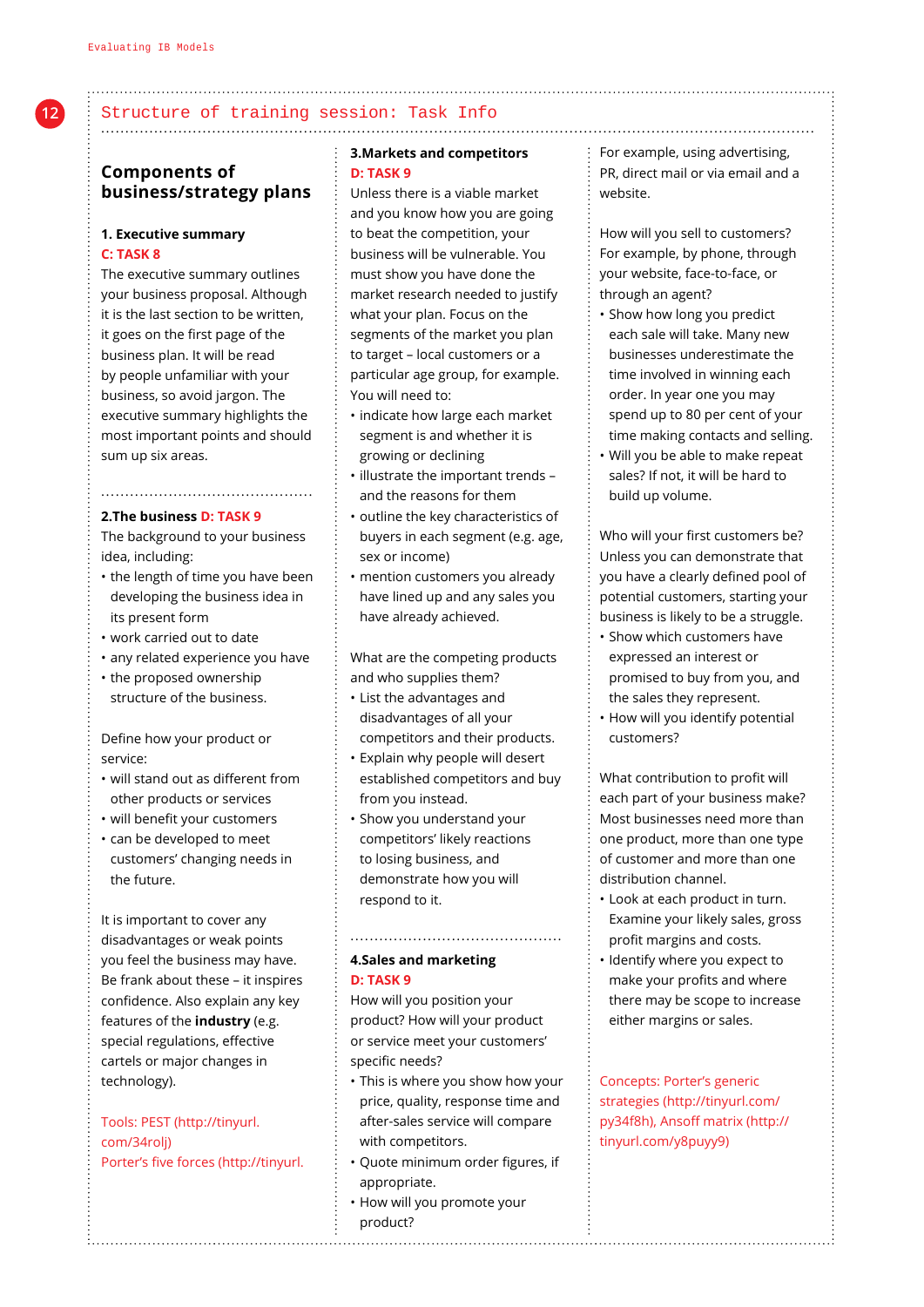#### **5.Management G: TASK 10**

People reading the business plan need to be given an idea of why they should have faith in the management of your start-up.

Outline the management skills within your team.

- Define each management role and who will fill it.
- Show your strengths and outline how you will cope with any weaknesses.
- Describe the background and experience of each team member.
- Clarify how you intend to cover the key areas of production, sales, marketing, finance, and administration.
- Briefly explain the management information systems and procedures you will use, such as management accounts, sales, stock control and quality control.
- Show how many 'mentors' and other supporters you will have access to.

# How committed are you? Banks and any other potential investors will want to be sure you are committed to the business.

#### **6.Operations H: TASK 11:**

Specify the facilities your business will have and how it will deliver the product or service to the customer.

............................................

- Show the pros and cons of the location.
- Indicate the facilities you will need to start (e.g. equipment and machinery). Some start-up businesses only need a desk and a phone.
- Consider any potential limits to production capacity.
- If you are going to manufacture or distribute products, show

how and where you are going to warehouse them and for how long.

....................................................................................................................................................

- Provide a list of the employee roles you need to fill, and the skills required to fill them.
- Show how you selected your suppliers.

#### **7.Sales forecasts I: TASK 12**

Sales forecasts produced for startup businesses are often overoptimistic.

............................................

Here are some important reality checks:

- How soon can you start selling? Will potential customers hold off for a year before they take you seriously and place an order?
- How often will you be able to sell?

- How many days can you spend selling?

- How long will each lead take to line up?

- What percentage of leads will turn into sales?

How much will you be able to sell? • What will the average sale value

- be?
- Will most people give repeat orders or must you find new customers each time?

**8.Financial forecasts J: TASK 13** Your financial forecasts translate what you have already said about your business into numbers. A realistic sales forecast forms the basis for all your other figures. Break the total sales figure down into its components (eg different types of products or sales to different types of buyer).

Your cashflow forecast shows how much money you expect to be flowing into and out of your bank account and when. You must show that your business will have access to enough money to survive. • Demonstrate that you have

considered the key factors affecting cash flow; for example, wages and the level and timing of sales revenues.

• Show when you expect to be cash-positive – having more money coming in than going out.

Your profit and loss (P&L) forecast gives a clear indication of how the business will move forward. Summarise the annual P&L forecast for each of the first two or three years of trading.

If you are launching a larger startup, you will also need projected balance sheets. These will show you the financial state of your business on day one and at year end, perhaps for the first two or three years.

Do not get too protective about your forecasts. You may need to revise them.

#### **9.Financial requirements K: TASK 14**

............................................

The cash flow forecast will show how much finance the business needs. Your assessment of the risks will determine whether or not you need to arrange contingency financing.

Say how much finance you will want, when and in what forms. For example, you might want a fixedinterest loan and an overdraft facility.

State what the finance will be used for. Show how much will be for buying equipment and how much for working capital (financing stock and debtors).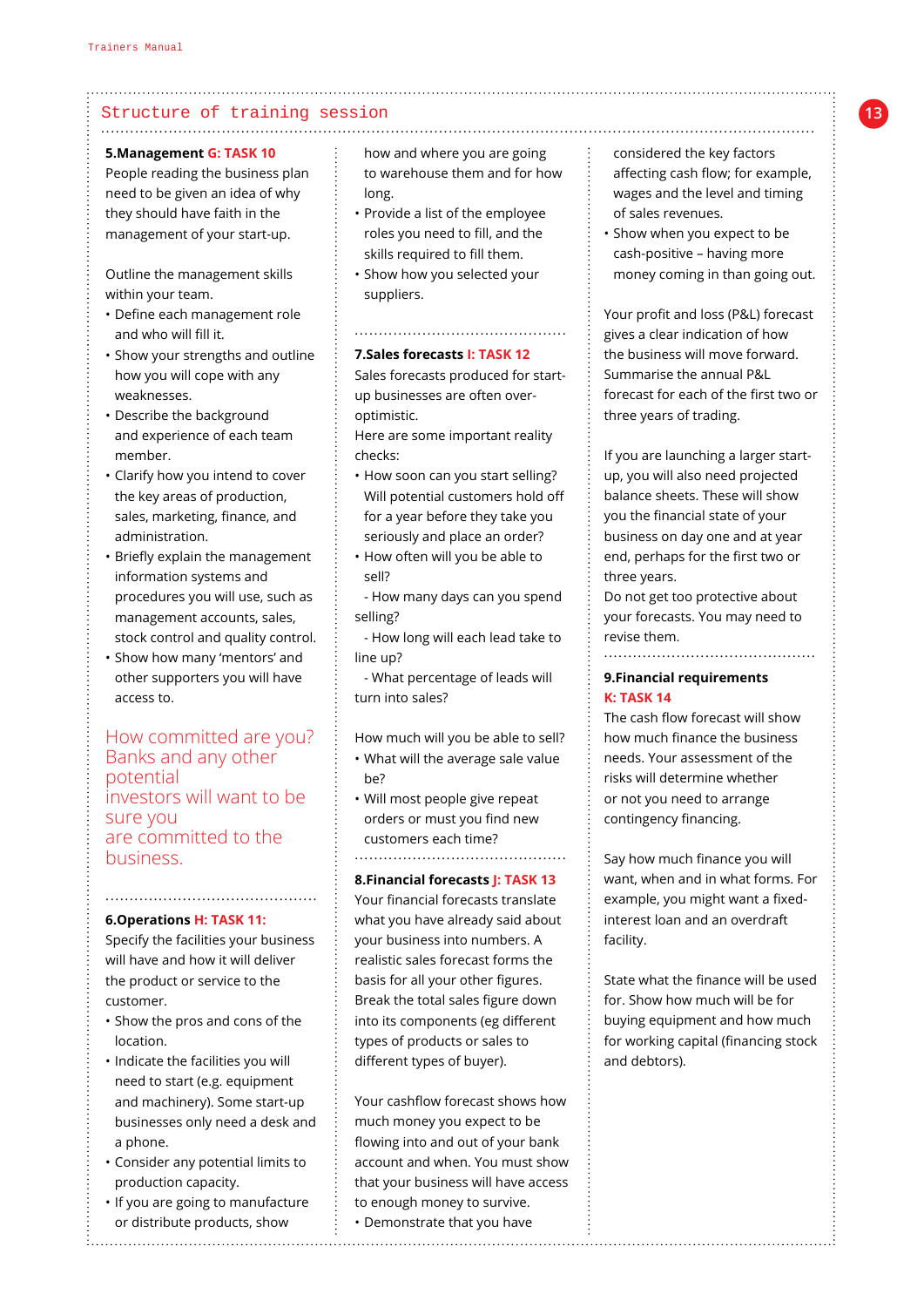#### .................................................................................................................................................... **10.Assessing the risks K: TASK 15**

Assessing risk will help you minimise problems and help build up your credibility with any investor or bank. Look at the business plan and isolate areas where something could go wrong (e.g. if your main supplier closes down).What would you do if that actually happened?

Consider a range of what-if scenarios (e.g. what happens to your cash flow if sales are 20 per cent lower or 15 per cent higher than forecast). If there are serious risks:

- you can arrange contingency funding to cover the finance you may need
- you may decide that the business is too risky and abandon the whole project. ............................................

#### **11.Appendices**

Detailed financial forecasts (monthly sales, monthly cash flow, P&L) should usually be put in an appendix at the end of the business plan.

Include a detailed list of assumptions. For example, the profit margin on each product, debtor collection period, creditor payment period, stock turnover, interest and exchange rates, and equipment purchases.

You may want to give additional relevant information such as:

- detailed CVs of key personnel (essential if you are seeking outside funding)
- market research data
- product literature or technical specs
- names of target customers
- a list of the external data sources used in your research, which will add credibility to the information. ............................................

**12.Presenting the plan**

The more solid information you

can gather for your own use, the better the business plan will be, although a banker or other outsider will not have time to read through all the details.

Keep your business plan short. Most business plans are too long. Focus on what the reader needs to know.

Make it professional. Put a cover on the business plan and give it a title. Include a contents page.

Test it. Re-read it. Would reading your plan give an outsider a good feel for your business and a grasp of the key issues? Show the plan to friends and expert advisers, and ask them for comments.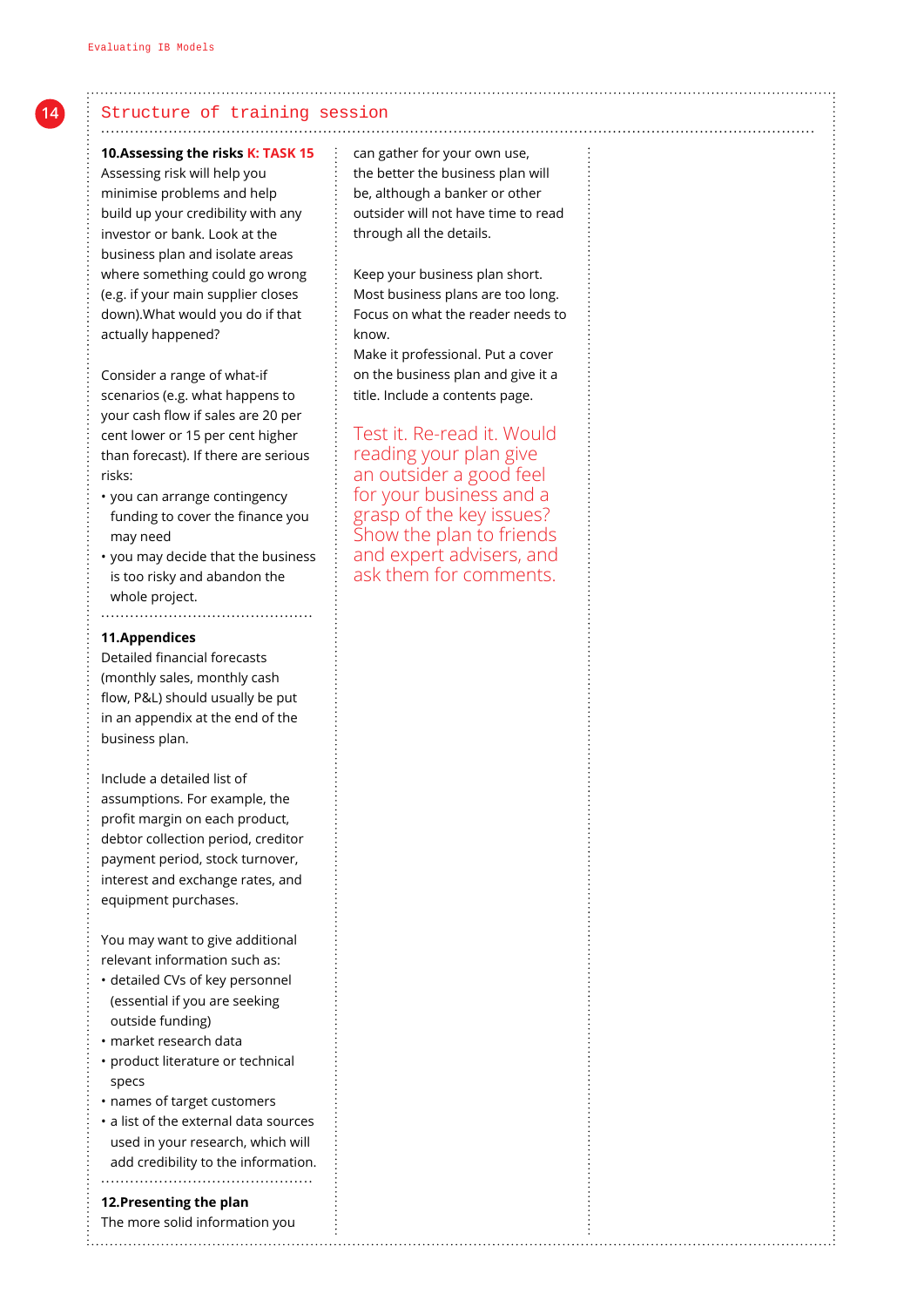# Session 4: LINK Methodology: value-chain mapping

# **Learning objectives**

In the previous sessions, we evaluated business strategies. Now it is time to evaluate the inclusiveness of a business. The first step is to understand how each business is connected with others in a value chain."

By the end of this session, participants will be able to:

- define relationships and interconnections between the value-chain actors
- identify the flow of products, services, information and payments
- identify entry points or key leverage points to improve the value chain

# **Topic 5: LINK Methodology**

 **LINK Methodology** aims to promote the engagement of smallholder producers with markets by guiding a multi-stakeholder process of shaping or upgrading inclusive trading relationships with the potential to create a win-win situation for all actors involved. For that reason, four key tools are designed to kick off, implement and conclude a participatory innovation process in the iterative manner of a 'design-testcheck-act cycle'.

 **The value-chain map** is used to understand the macro context of markets and the businesses that link rural producers with buyers.

#### Structure of training session: ............................................

**A:** What is a value chain? Plenary discussion with participants, based on Porter's value-chain concept and Kaplinsky's book A Handbook for Value Chain Research.

### **B: TASK 16: What are the key characteristics of the value chain?**

The facilitator reviews Key Tool 1 of the LINK Methodology (pages 6–8 in the short version of the LINK Methodology).

............................................

# **C: TASK 17: Trainees draw a value chain based on their business**

Participants are requested to form groups and draw a value chain based on their businesses. Participants should be grouped (3–5 people) so that they represent similar businesses.

Participants present and explain their value chains in a plenary session, followed by Q&A by trainees and the facilitator.

#### Session preparation by facilitator:

• Review Link Methodology: Value Chain Mapping , Pages 31-43 [\(http://tinyurl.com/peba832\)]((http://tinyurl.com/peba832) )

..............................................................................................

• Kaplinsky's A Handbook for Value Chain Research: [\(http://tinyurl.com/p2n2gmf\)]( (http://tinyurl.com/p2n2gmf))

### Materials needed:

- flipchart
- colour markers
- printout of short version of LINK Methodology for trainees

............................................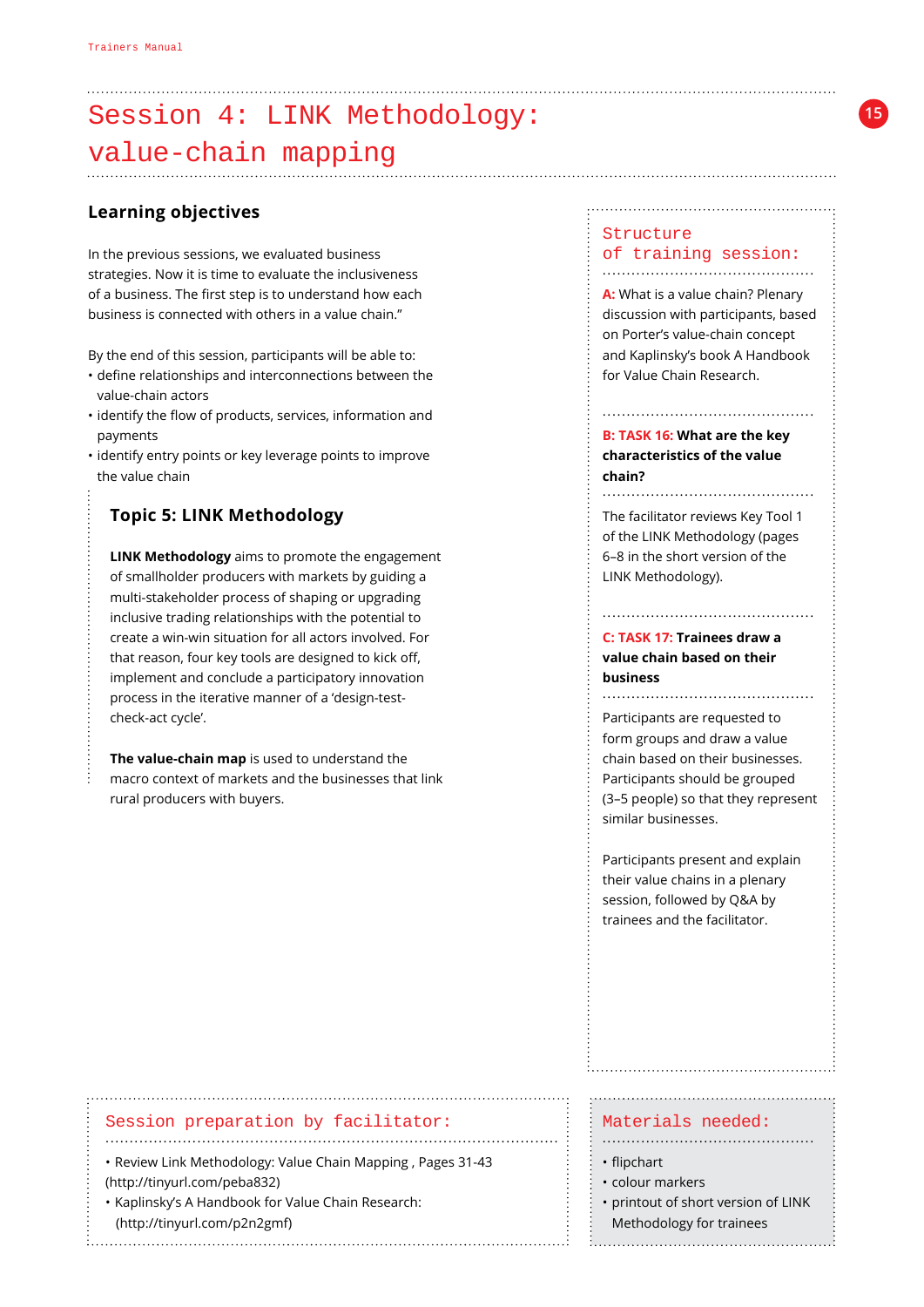# **<sup>16</sup>** Session 5: Preparation for company visits

# **Learning objectives**

Trainees often lack the competencies to evaluate a business. The previous sessions gave enough background knowledge for participants to ask the management of the visited business some relevant questions in order to evaluate the business. Participants need to be wellprepared for the interview. They often get side-tracked by what they see at the place, such as the animals, equipment, etc., and forget that they came to get a clear picture of the path the company has taken towards operating profitably. They need to ask questions that will provide more information than just a snapshot of the company's current operations. How did the company start? What are the trends? What are the plans for the future?

While participants are preparing for the interview, holding it, and evaluating the information collected, they have the opportunity to apply all the tools that they have learned about in previous sessions. As they apply their newly acquired skills and knowledge to focus on the same company (by group), they can also support and question each other.

By the end of this session, participants will be able to:

- identify the value chain for the companies to be visited
- identify key issues in the sector where companies are operating
- identify potential competitors/strategies
- ask questions that will help you evaluate the company in terms of performance and inclusiveness
- implement an effective and efficient interview process

#### Session preparation by facilitator: ...............................................................................................

The companies selected for visits should have one or more of these features:

- follow some of the principles of inclusiveness (NBM), or
- sell to low-income customers, or
- employ women, youth or vulnerable groups

Additionally, the facilitator needs to:

- collect information on the companies to be visited prior to the training
- collect information on the sub-sectors where companies are operating
- print 'Guidelines for Interviewing'
- prepare the presentation structure

#### Materials needed: ..........................................

- internet access for trainees
- hard copies of 'Guidelines for Interviewing'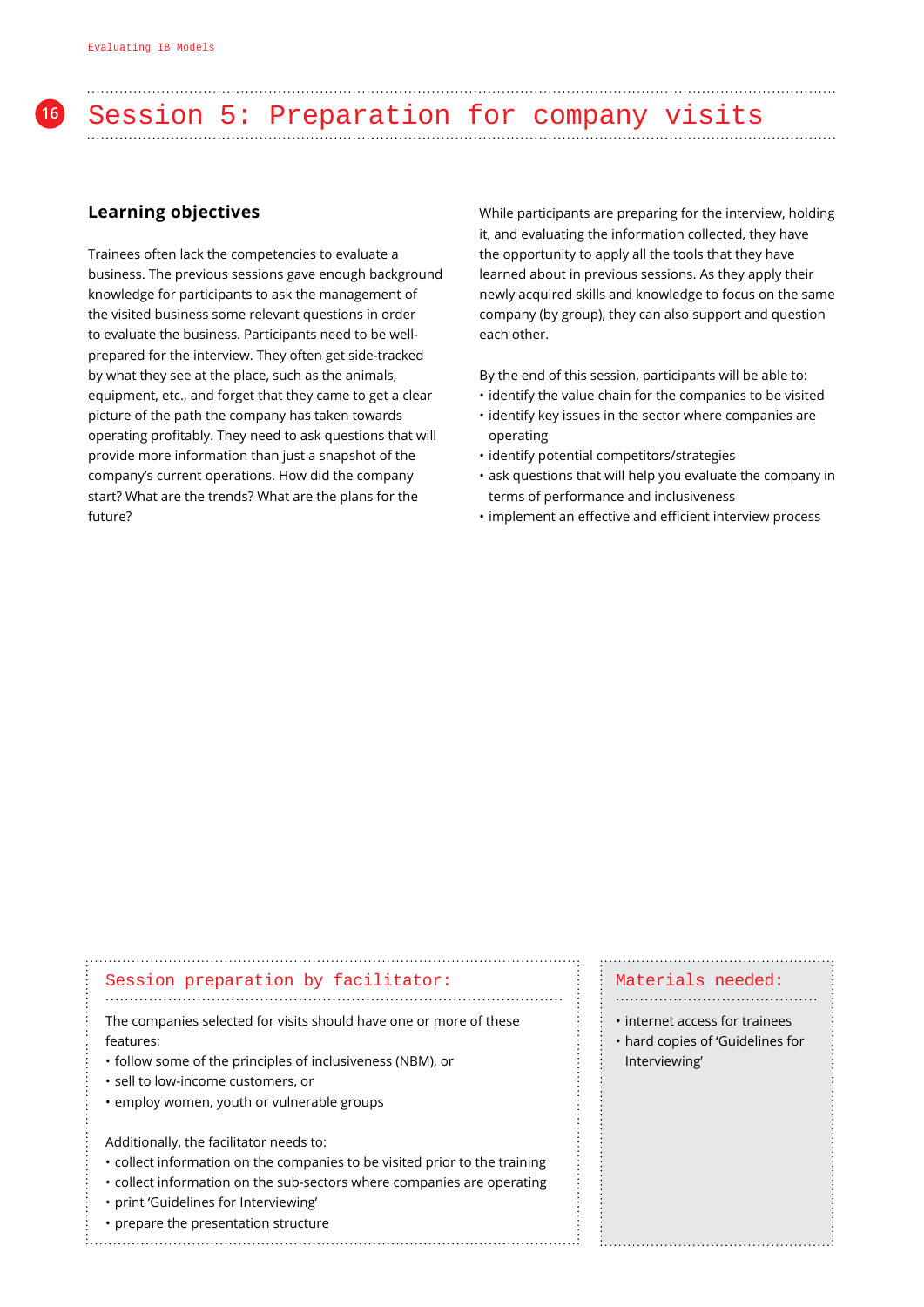#### **A: Introduction to company visit**

The facilitator needs to clearly explain the objectives of the visit itself as well as the objectives of the preparation session. Trainees also need to know that they are expected to deliver a presentation on their findings the following day.

When the participants visit the companies, they need to show that they are knowledgeable about the business in order to: • gain the confidence of company

- staff
- focus on the key issues

#### **B: Introduction of companies and group formation**

The facilitator gives a brief overview of the company visits available, and the trainees can indicate their preference. The facilitator can then form groups based on interest and feasibility. Note: Each group should have a maximum of 5–6 people to allow sufficient interaction for each trainee.

#### **C: Data collection**

The facilitator needs to guide group members in the process of collecting company data. The trainees should first review the business plan components and, in groups, develop an appropriate strategy for gathering information.

Note that as time is very limited, it is essential that the group members distribute the workload evenly and that each have specific tasks. The objective of this exercise is to ensure that the participants are prepared for the interview and do not waste time on asking questions for which the answers are available on the internet (or from other sources participants have access to).

### **D: Deciding on interview questions**

.....................................................................................................................................................

............................................

Groups are asked to evaluate and analyse the information they have gathered. Based on the analysis, they can formulate their interview questions.

Presentation of findings: each group presents its analysis and key questions for the interview with the facilitator and other groups recommending improvements.

#### **E: Interviewing guidelines**

Plenary session. Trainees discuss and identify the best ways of holding an interview.

Annex: Guidelines for interviewing

#### **F: Team roles during the interview process**  ............................................

The facilitator reminds the trainees that the time for interviews is short, and assists trainees in choosing their specific on roles. These roles will include the lead person, who will introduce the group and lead the interview process, thanking staff for the time, etc.; the interviewer/s (with sets of questions), an observer to reflect on the interview process and a note-taker.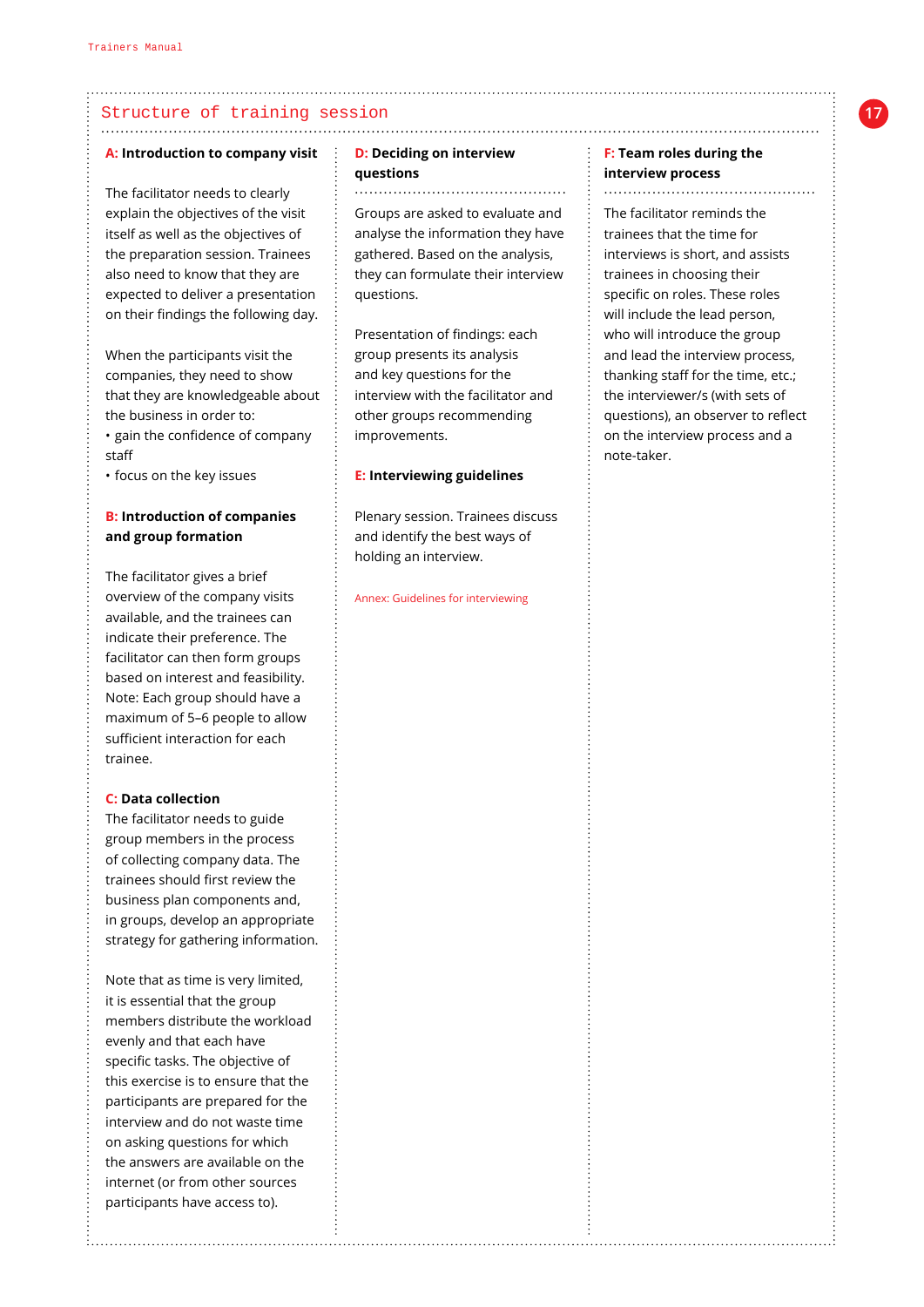# **<sup>18</sup>** Session 6: Company visits, evaluation of business performance and inclusiveness

# **Learning objectives**

At this stage, participants can be overwhelmed with the newly-acquired concepts and tools. The company visits can help to sharpen their focus, and help them to find answers to their own questions. As the visits will probably last for only 2 hours, including a short tour of the premises, the trainees face a challenge. They need to prioritise their questions in order to get enough information for the evaluation within a relatively short time-frame. There follows a recap of all the preparation that should be done prior to the visits before the focus moves on to the actual visits.

The facilitator needs to see that the trainees have shared the tasks and roles among the group members thus:

- the group leader, who introduces the group members, thanks the company for the visit, and facilitates the discussions
- the interviewer/s need to ask the different sets of questions in a logical order
- note-taker/s and observer/s are prepared

By the end of this session, participants will be able to evaluate a company performance in terms of:

- business performance
- inclusiveness

#### Session preparation by facilitator: ...............................................................................................

- identification of companies to be visited based on the needs / background of the trainees
- briefings of these companies
- arrange meetings with key company personnel who can explain the company strategy: manager, director, production manager, CFO, CEO, etc.

- decide on the objective of the meetings: learn about the company's strategy, competition and future plans
- learn about the relationship between the company and its employees, suppliers and customers
- arrange meetings with smallholder suppliers or low-income customers, and/or staff from vulnerable groups (youth, women, etc.)
- arrange buses for the visits (companies should not be further than an hour's journey away)
- the facilitator should request that participants to take photos and make videos that can be used:
	- in the reflection session by the trainees the following day
	- by the facilitator when developing a case study as an example for future training sessions

# Materials needed:

- ..........................................
- Notebooks
- pencils
- cameras
- gifts for companies if visit is not paid for.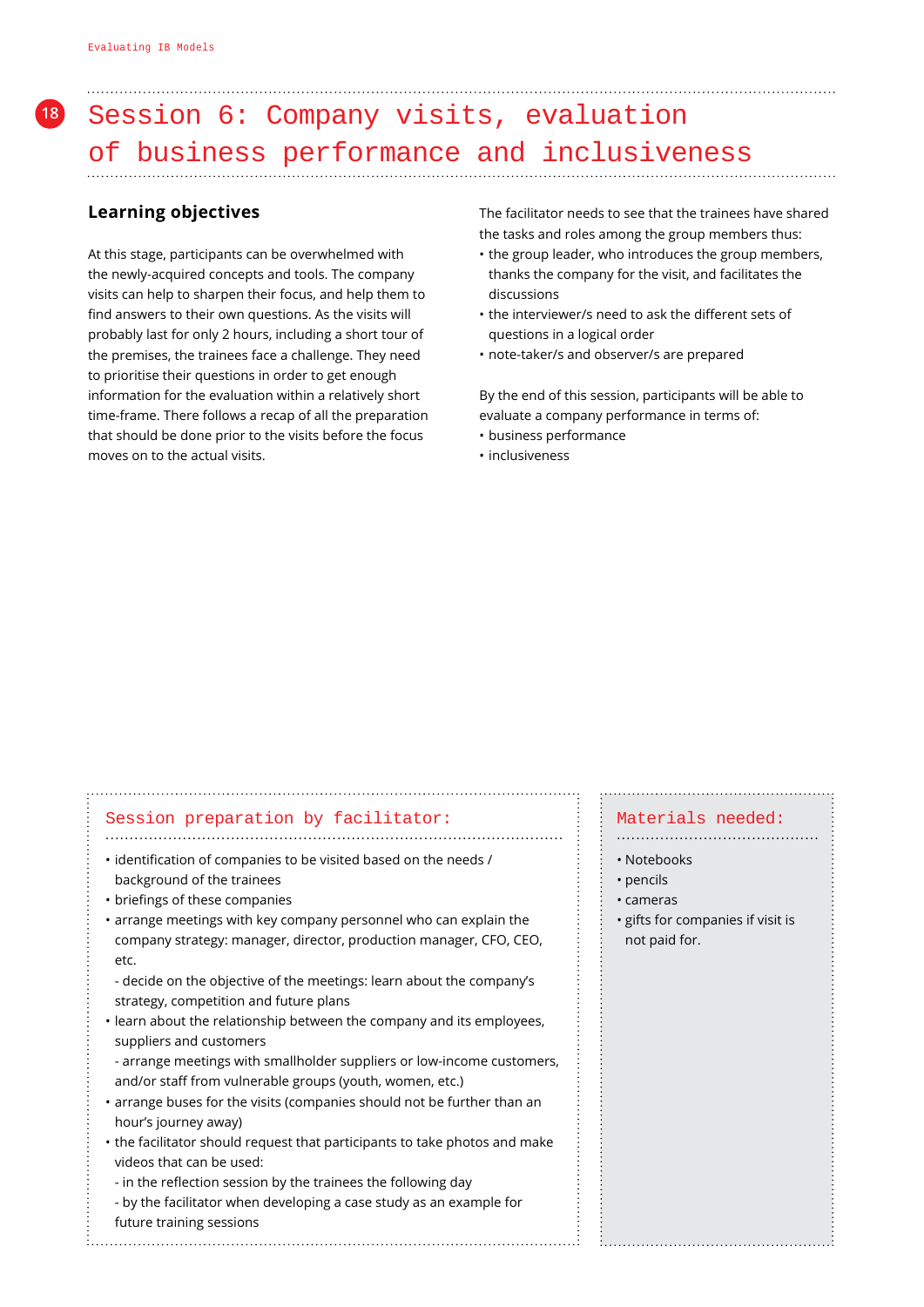| The whole session during the<br>better?<br>visits should be managed by<br>the participants, and based on<br>the preparations made on the<br>previous day and in the morning<br>of the same day. The visit should<br>proceed as follows during the<br>interview with the manager /<br>owner of the company:<br>• word of thanks for receiving the<br>trainees<br>• introduction of company staff<br>and trainees<br>· objective of the visit; ensuring<br>confidentiality of information<br>given<br>• introduction to the company<br>• tour of the facilities<br>· group leader gives a word of<br>thanks to the company staff<br>(possibly presenting a gift if no<br>fee is paid for the visit)<br><b>Notes for facilitator:</b><br>· Trainees should be discouraged<br>from being preoccupied with any<br>machines or equipment they see<br>during the tour. They can easily<br>become distracted when seeing<br>new technology, for example.<br>Because the time spent at the<br>company is minimal, trainees<br>need to focus on the assignment.<br>· Trainees can get caught in<br>a particular storyline during<br>the visit, and lose sight of the<br>wider purpose and information<br>needs of the visit. The trainer can<br>encourage the trainees to stop<br>and revisit their company visit<br>plan during the visit, to make<br>sure they cover as much as<br>possible.<br>• Back in the classroom,<br>immediately after the visit, the<br>facilitator should reflect on the<br>group dynamics of the company<br>visit, evaluate the quality of<br>the questions asked, and the<br>discussions. What went well?<br>What could have been done | Structure of training session |  |
|-----------------------------------------------------------------------------------------------------------------------------------------------------------------------------------------------------------------------------------------------------------------------------------------------------------------------------------------------------------------------------------------------------------------------------------------------------------------------------------------------------------------------------------------------------------------------------------------------------------------------------------------------------------------------------------------------------------------------------------------------------------------------------------------------------------------------------------------------------------------------------------------------------------------------------------------------------------------------------------------------------------------------------------------------------------------------------------------------------------------------------------------------------------------------------------------------------------------------------------------------------------------------------------------------------------------------------------------------------------------------------------------------------------------------------------------------------------------------------------------------------------------------------------------------------------------------------------------------------------------------------------------------------------|-------------------------------|--|
|                                                                                                                                                                                                                                                                                                                                                                                                                                                                                                                                                                                                                                                                                                                                                                                                                                                                                                                                                                                                                                                                                                                                                                                                                                                                                                                                                                                                                                                                                                                                                                                                                                                           |                               |  |
|                                                                                                                                                                                                                                                                                                                                                                                                                                                                                                                                                                                                                                                                                                                                                                                                                                                                                                                                                                                                                                                                                                                                                                                                                                                                                                                                                                                                                                                                                                                                                                                                                                                           |                               |  |
|                                                                                                                                                                                                                                                                                                                                                                                                                                                                                                                                                                                                                                                                                                                                                                                                                                                                                                                                                                                                                                                                                                                                                                                                                                                                                                                                                                                                                                                                                                                                                                                                                                                           |                               |  |
|                                                                                                                                                                                                                                                                                                                                                                                                                                                                                                                                                                                                                                                                                                                                                                                                                                                                                                                                                                                                                                                                                                                                                                                                                                                                                                                                                                                                                                                                                                                                                                                                                                                           |                               |  |
|                                                                                                                                                                                                                                                                                                                                                                                                                                                                                                                                                                                                                                                                                                                                                                                                                                                                                                                                                                                                                                                                                                                                                                                                                                                                                                                                                                                                                                                                                                                                                                                                                                                           |                               |  |
|                                                                                                                                                                                                                                                                                                                                                                                                                                                                                                                                                                                                                                                                                                                                                                                                                                                                                                                                                                                                                                                                                                                                                                                                                                                                                                                                                                                                                                                                                                                                                                                                                                                           |                               |  |
|                                                                                                                                                                                                                                                                                                                                                                                                                                                                                                                                                                                                                                                                                                                                                                                                                                                                                                                                                                                                                                                                                                                                                                                                                                                                                                                                                                                                                                                                                                                                                                                                                                                           |                               |  |
|                                                                                                                                                                                                                                                                                                                                                                                                                                                                                                                                                                                                                                                                                                                                                                                                                                                                                                                                                                                                                                                                                                                                                                                                                                                                                                                                                                                                                                                                                                                                                                                                                                                           |                               |  |
|                                                                                                                                                                                                                                                                                                                                                                                                                                                                                                                                                                                                                                                                                                                                                                                                                                                                                                                                                                                                                                                                                                                                                                                                                                                                                                                                                                                                                                                                                                                                                                                                                                                           |                               |  |
|                                                                                                                                                                                                                                                                                                                                                                                                                                                                                                                                                                                                                                                                                                                                                                                                                                                                                                                                                                                                                                                                                                                                                                                                                                                                                                                                                                                                                                                                                                                                                                                                                                                           |                               |  |
|                                                                                                                                                                                                                                                                                                                                                                                                                                                                                                                                                                                                                                                                                                                                                                                                                                                                                                                                                                                                                                                                                                                                                                                                                                                                                                                                                                                                                                                                                                                                                                                                                                                           |                               |  |
|                                                                                                                                                                                                                                                                                                                                                                                                                                                                                                                                                                                                                                                                                                                                                                                                                                                                                                                                                                                                                                                                                                                                                                                                                                                                                                                                                                                                                                                                                                                                                                                                                                                           |                               |  |
|                                                                                                                                                                                                                                                                                                                                                                                                                                                                                                                                                                                                                                                                                                                                                                                                                                                                                                                                                                                                                                                                                                                                                                                                                                                                                                                                                                                                                                                                                                                                                                                                                                                           |                               |  |
|                                                                                                                                                                                                                                                                                                                                                                                                                                                                                                                                                                                                                                                                                                                                                                                                                                                                                                                                                                                                                                                                                                                                                                                                                                                                                                                                                                                                                                                                                                                                                                                                                                                           |                               |  |
|                                                                                                                                                                                                                                                                                                                                                                                                                                                                                                                                                                                                                                                                                                                                                                                                                                                                                                                                                                                                                                                                                                                                                                                                                                                                                                                                                                                                                                                                                                                                                                                                                                                           |                               |  |
|                                                                                                                                                                                                                                                                                                                                                                                                                                                                                                                                                                                                                                                                                                                                                                                                                                                                                                                                                                                                                                                                                                                                                                                                                                                                                                                                                                                                                                                                                                                                                                                                                                                           |                               |  |
|                                                                                                                                                                                                                                                                                                                                                                                                                                                                                                                                                                                                                                                                                                                                                                                                                                                                                                                                                                                                                                                                                                                                                                                                                                                                                                                                                                                                                                                                                                                                                                                                                                                           |                               |  |
|                                                                                                                                                                                                                                                                                                                                                                                                                                                                                                                                                                                                                                                                                                                                                                                                                                                                                                                                                                                                                                                                                                                                                                                                                                                                                                                                                                                                                                                                                                                                                                                                                                                           |                               |  |
|                                                                                                                                                                                                                                                                                                                                                                                                                                                                                                                                                                                                                                                                                                                                                                                                                                                                                                                                                                                                                                                                                                                                                                                                                                                                                                                                                                                                                                                                                                                                                                                                                                                           |                               |  |
|                                                                                                                                                                                                                                                                                                                                                                                                                                                                                                                                                                                                                                                                                                                                                                                                                                                                                                                                                                                                                                                                                                                                                                                                                                                                                                                                                                                                                                                                                                                                                                                                                                                           |                               |  |
|                                                                                                                                                                                                                                                                                                                                                                                                                                                                                                                                                                                                                                                                                                                                                                                                                                                                                                                                                                                                                                                                                                                                                                                                                                                                                                                                                                                                                                                                                                                                                                                                                                                           |                               |  |
|                                                                                                                                                                                                                                                                                                                                                                                                                                                                                                                                                                                                                                                                                                                                                                                                                                                                                                                                                                                                                                                                                                                                                                                                                                                                                                                                                                                                                                                                                                                                                                                                                                                           |                               |  |
|                                                                                                                                                                                                                                                                                                                                                                                                                                                                                                                                                                                                                                                                                                                                                                                                                                                                                                                                                                                                                                                                                                                                                                                                                                                                                                                                                                                                                                                                                                                                                                                                                                                           |                               |  |
|                                                                                                                                                                                                                                                                                                                                                                                                                                                                                                                                                                                                                                                                                                                                                                                                                                                                                                                                                                                                                                                                                                                                                                                                                                                                                                                                                                                                                                                                                                                                                                                                                                                           |                               |  |
|                                                                                                                                                                                                                                                                                                                                                                                                                                                                                                                                                                                                                                                                                                                                                                                                                                                                                                                                                                                                                                                                                                                                                                                                                                                                                                                                                                                                                                                                                                                                                                                                                                                           |                               |  |
|                                                                                                                                                                                                                                                                                                                                                                                                                                                                                                                                                                                                                                                                                                                                                                                                                                                                                                                                                                                                                                                                                                                                                                                                                                                                                                                                                                                                                                                                                                                                                                                                                                                           |                               |  |
|                                                                                                                                                                                                                                                                                                                                                                                                                                                                                                                                                                                                                                                                                                                                                                                                                                                                                                                                                                                                                                                                                                                                                                                                                                                                                                                                                                                                                                                                                                                                                                                                                                                           |                               |  |
|                                                                                                                                                                                                                                                                                                                                                                                                                                                                                                                                                                                                                                                                                                                                                                                                                                                                                                                                                                                                                                                                                                                                                                                                                                                                                                                                                                                                                                                                                                                                                                                                                                                           |                               |  |
|                                                                                                                                                                                                                                                                                                                                                                                                                                                                                                                                                                                                                                                                                                                                                                                                                                                                                                                                                                                                                                                                                                                                                                                                                                                                                                                                                                                                                                                                                                                                                                                                                                                           |                               |  |
|                                                                                                                                                                                                                                                                                                                                                                                                                                                                                                                                                                                                                                                                                                                                                                                                                                                                                                                                                                                                                                                                                                                                                                                                                                                                                                                                                                                                                                                                                                                                                                                                                                                           |                               |  |
|                                                                                                                                                                                                                                                                                                                                                                                                                                                                                                                                                                                                                                                                                                                                                                                                                                                                                                                                                                                                                                                                                                                                                                                                                                                                                                                                                                                                                                                                                                                                                                                                                                                           |                               |  |
|                                                                                                                                                                                                                                                                                                                                                                                                                                                                                                                                                                                                                                                                                                                                                                                                                                                                                                                                                                                                                                                                                                                                                                                                                                                                                                                                                                                                                                                                                                                                                                                                                                                           |                               |  |
|                                                                                                                                                                                                                                                                                                                                                                                                                                                                                                                                                                                                                                                                                                                                                                                                                                                                                                                                                                                                                                                                                                                                                                                                                                                                                                                                                                                                                                                                                                                                                                                                                                                           |                               |  |
|                                                                                                                                                                                                                                                                                                                                                                                                                                                                                                                                                                                                                                                                                                                                                                                                                                                                                                                                                                                                                                                                                                                                                                                                                                                                                                                                                                                                                                                                                                                                                                                                                                                           |                               |  |
|                                                                                                                                                                                                                                                                                                                                                                                                                                                                                                                                                                                                                                                                                                                                                                                                                                                                                                                                                                                                                                                                                                                                                                                                                                                                                                                                                                                                                                                                                                                                                                                                                                                           |                               |  |
|                                                                                                                                                                                                                                                                                                                                                                                                                                                                                                                                                                                                                                                                                                                                                                                                                                                                                                                                                                                                                                                                                                                                                                                                                                                                                                                                                                                                                                                                                                                                                                                                                                                           |                               |  |
|                                                                                                                                                                                                                                                                                                                                                                                                                                                                                                                                                                                                                                                                                                                                                                                                                                                                                                                                                                                                                                                                                                                                                                                                                                                                                                                                                                                                                                                                                                                                                                                                                                                           |                               |  |
|                                                                                                                                                                                                                                                                                                                                                                                                                                                                                                                                                                                                                                                                                                                                                                                                                                                                                                                                                                                                                                                                                                                                                                                                                                                                                                                                                                                                                                                                                                                                                                                                                                                           |                               |  |
|                                                                                                                                                                                                                                                                                                                                                                                                                                                                                                                                                                                                                                                                                                                                                                                                                                                                                                                                                                                                                                                                                                                                                                                                                                                                                                                                                                                                                                                                                                                                                                                                                                                           |                               |  |
|                                                                                                                                                                                                                                                                                                                                                                                                                                                                                                                                                                                                                                                                                                                                                                                                                                                                                                                                                                                                                                                                                                                                                                                                                                                                                                                                                                                                                                                                                                                                                                                                                                                           |                               |  |
|                                                                                                                                                                                                                                                                                                                                                                                                                                                                                                                                                                                                                                                                                                                                                                                                                                                                                                                                                                                                                                                                                                                                                                                                                                                                                                                                                                                                                                                                                                                                                                                                                                                           |                               |  |
|                                                                                                                                                                                                                                                                                                                                                                                                                                                                                                                                                                                                                                                                                                                                                                                                                                                                                                                                                                                                                                                                                                                                                                                                                                                                                                                                                                                                                                                                                                                                                                                                                                                           |                               |  |
|                                                                                                                                                                                                                                                                                                                                                                                                                                                                                                                                                                                                                                                                                                                                                                                                                                                                                                                                                                                                                                                                                                                                                                                                                                                                                                                                                                                                                                                                                                                                                                                                                                                           |                               |  |
|                                                                                                                                                                                                                                                                                                                                                                                                                                                                                                                                                                                                                                                                                                                                                                                                                                                                                                                                                                                                                                                                                                                                                                                                                                                                                                                                                                                                                                                                                                                                                                                                                                                           |                               |  |
|                                                                                                                                                                                                                                                                                                                                                                                                                                                                                                                                                                                                                                                                                                                                                                                                                                                                                                                                                                                                                                                                                                                                                                                                                                                                                                                                                                                                                                                                                                                                                                                                                                                           |                               |  |
|                                                                                                                                                                                                                                                                                                                                                                                                                                                                                                                                                                                                                                                                                                                                                                                                                                                                                                                                                                                                                                                                                                                                                                                                                                                                                                                                                                                                                                                                                                                                                                                                                                                           |                               |  |
|                                                                                                                                                                                                                                                                                                                                                                                                                                                                                                                                                                                                                                                                                                                                                                                                                                                                                                                                                                                                                                                                                                                                                                                                                                                                                                                                                                                                                                                                                                                                                                                                                                                           |                               |  |
|                                                                                                                                                                                                                                                                                                                                                                                                                                                                                                                                                                                                                                                                                                                                                                                                                                                                                                                                                                                                                                                                                                                                                                                                                                                                                                                                                                                                                                                                                                                                                                                                                                                           |                               |  |
|                                                                                                                                                                                                                                                                                                                                                                                                                                                                                                                                                                                                                                                                                                                                                                                                                                                                                                                                                                                                                                                                                                                                                                                                                                                                                                                                                                                                                                                                                                                                                                                                                                                           |                               |  |
|                                                                                                                                                                                                                                                                                                                                                                                                                                                                                                                                                                                                                                                                                                                                                                                                                                                                                                                                                                                                                                                                                                                                                                                                                                                                                                                                                                                                                                                                                                                                                                                                                                                           |                               |  |
|                                                                                                                                                                                                                                                                                                                                                                                                                                                                                                                                                                                                                                                                                                                                                                                                                                                                                                                                                                                                                                                                                                                                                                                                                                                                                                                                                                                                                                                                                                                                                                                                                                                           |                               |  |
|                                                                                                                                                                                                                                                                                                                                                                                                                                                                                                                                                                                                                                                                                                                                                                                                                                                                                                                                                                                                                                                                                                                                                                                                                                                                                                                                                                                                                                                                                                                                                                                                                                                           |                               |  |
|                                                                                                                                                                                                                                                                                                                                                                                                                                                                                                                                                                                                                                                                                                                                                                                                                                                                                                                                                                                                                                                                                                                                                                                                                                                                                                                                                                                                                                                                                                                                                                                                                                                           |                               |  |
|                                                                                                                                                                                                                                                                                                                                                                                                                                                                                                                                                                                                                                                                                                                                                                                                                                                                                                                                                                                                                                                                                                                                                                                                                                                                                                                                                                                                                                                                                                                                                                                                                                                           |                               |  |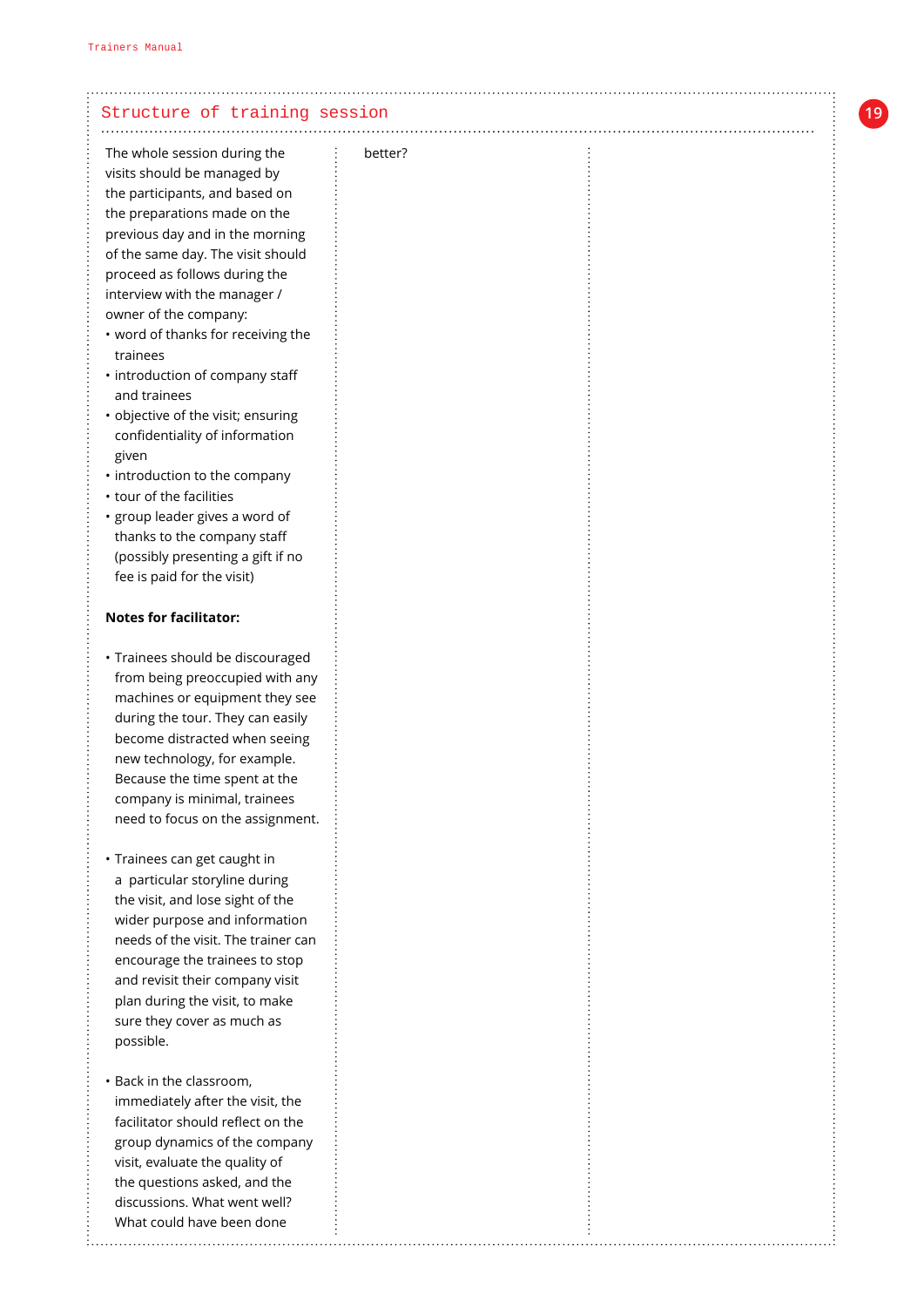

# **<sup>20</sup>** Session 7: Group study

### **Learning objectives**

In this session, participants need to formulate their conclusions, following their visit to the company. Where lies the company's success? 'In which areas could it improve? Give reasons.

Trainees are also challenged to develop recommendations for the company on how to improve its operations. If the manager/owner of the company attends the session, dynamic discussions can take place with the support of the facilitator.

By the end of this session, participants will be able to:identify key issues, and lessons learnt from visit

- apply the newly-acquired tools
- perform a structured evaluation of the company visited

#### **Structure** of training session: ..........................................

Participants work in the same groups as in the previous session. As this is the final session, they can work as late as they think is necessary.

# Session preparation by facilitator:

The facilitator needs to give a clear recap / explanation of what the presentation must include. The best structure to follow is the key structure of the business plan:

.............................................................................................

- Mission
- Vision
- Introduction to company (brief history, size, products)
- Industry analysis
- Marketing mix and strategy
- Operations
- Financials
- Inclusiveness

Minimal guidance is needed from the facilitator at this point, as any mistakes can be discussed with the trainees the following day, and will provide another opportunity for learning.

#### Materials needed: ..........................................

Laptops for participants to develop a PowerPoint presentation on evaluating the company.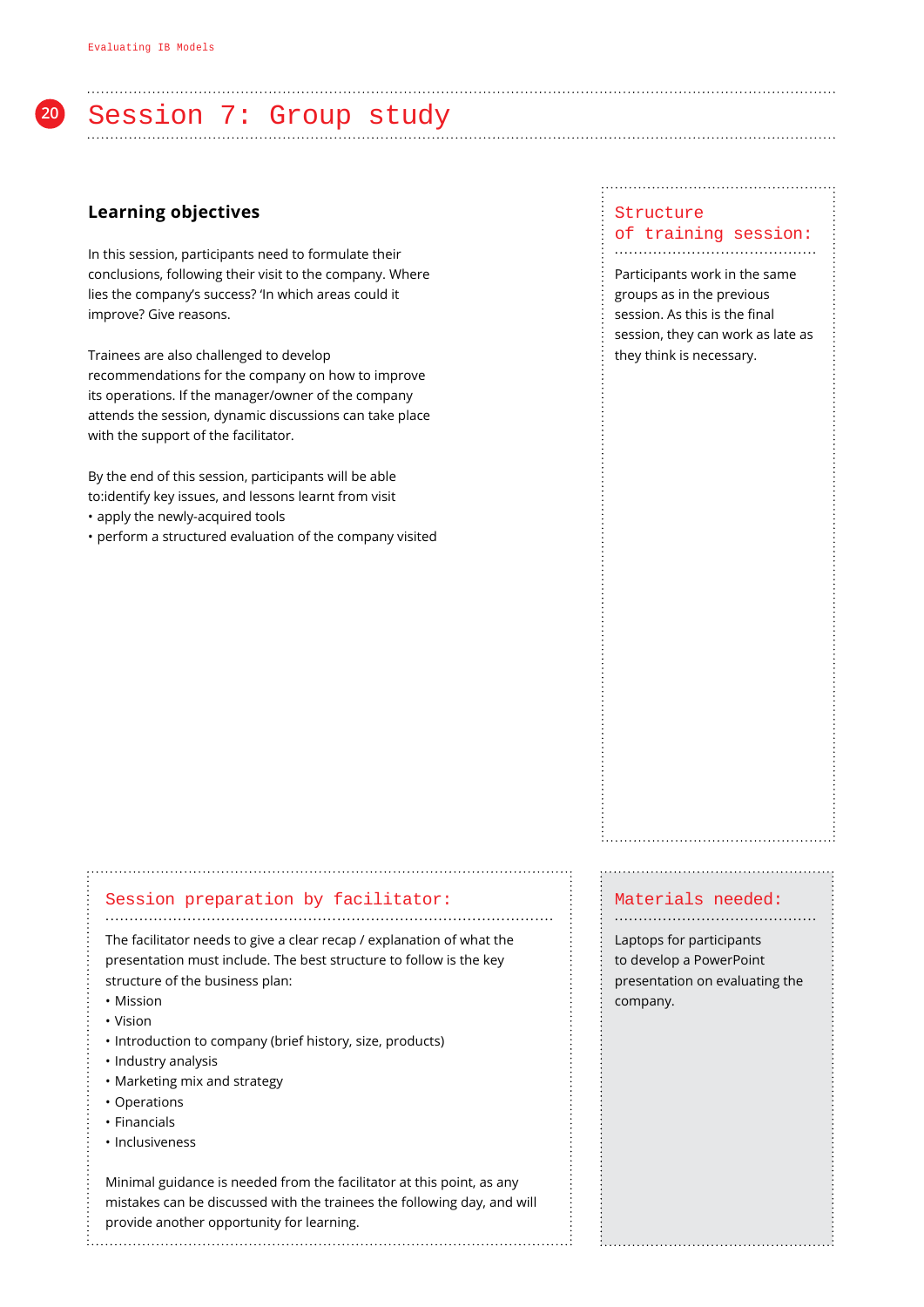# Session 8: Reflection on company visit

# **Learning objectives**

It is very likely that the teams made many mistakes when they were out at the company: not only in the content but also in the process. At this stage, it is understandable and not viewed as a problem at all. The effectiveness of the training can be greatly improved if, after this session, the trainees can visit one more company or even several more.

These repeated visits can be very beneficial, as the trainees will quickly learn what to focus on; they will be more confident in asking questions and better at asking the right questions.

By the end of this session, participants will be able to:reflect on their findings

- provide feedback on how they could further improve their approach
- reflect on the interview process; draw from the lessons learnt
- reflect on the other groups' findings

### Structure of training session:

...........................................

**21**

- Group presentations, showing their findings.
- After each presentation, the facilitator asks the trainees for any comments or questions as well as suggested improvement points:
- Did the group miss anything? - Where are the gaps in the logic?
- What could they have done better?
- What were the challenges for the group during the interview and during the data collection?
- Following the plenary discussion, the facilitator also reflects on the findings in terms of logic of thinking, the structure of the presentation, and the quality of the data collected.

. . . . . . . . . . . . . . . . . 1

| Session preparation by facilitator: | Materials needed:      |
|-------------------------------------|------------------------|
| None                                | Beamer, laptop, screen |
|                                     |                        |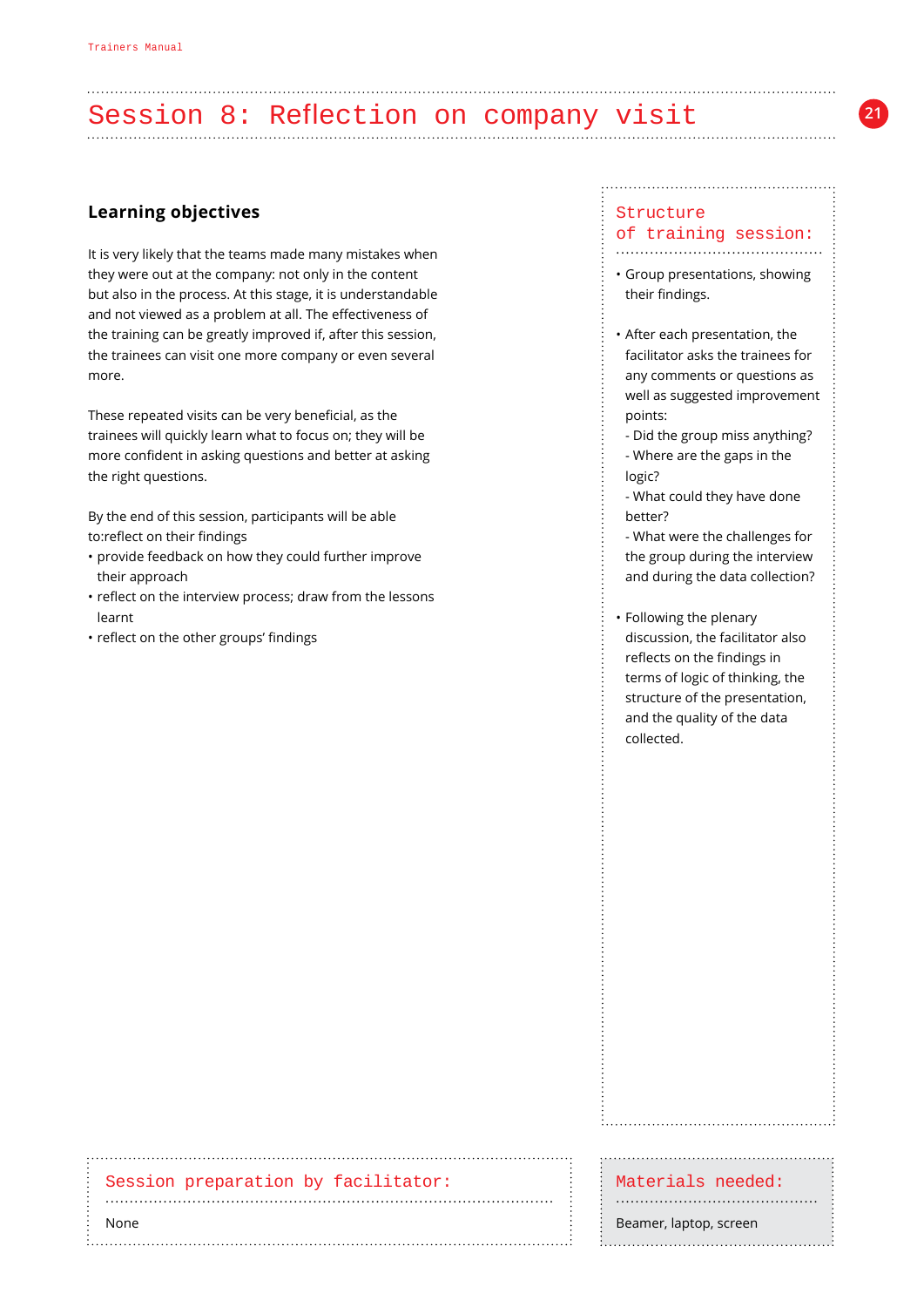# **<sup>22</sup>** Session 9: Business Canvass(LINK Methodology)

# **Learning objectives**

To apply the business canvass tool (LINK Methodology, Tool 2).

#### Structure of training session

...............................................................................................

#### **A: Facilitator briefly explains the business model canvas**

Objectives of using the tool:

- to assess how a key business in the value-chain functions
- to develop a shared language to describe and assess a business model
- to create a baseline for the development of innovations in the business model

#### **Structure of the tool:**

- 01 customer segments
- 02 value proposition
- 03 channels
- 04 customer relations
- 05 income streams
- 06 cost structure
- 07 key resources
- 08 key activities
- 09 key partners

#### **Key questions:**

- 01 Who are my key customers and how do I connect to them?
- 02 What value will I offer my customers?
- 03 How can I create and deliver that value?
- 04 What does it cost, and what can I earn?
- 05 How does my organisation or business function?
- 06 Is the existing business model viable? What

change(s) could improve the

overall performance of my organisation?

- 07 What are the strengths and weaknesses of the existing business model?
- 08 What external influences impact positively and negatively on the business model?
- 09 Is the buyer's business model open to the inclusion of smallscale producers as providers?
- 10 Does the buyer's business model contain a double-facing value proposition (i.e. both towards their customers and towards their providers)?
- 11 Does the producer organisation's current model make it attractive as a business partner for a formal buyer?

### **B: Plenary session on using Tool 2**

The facilitator leads the session by:

- selecting one of the companies visited for using the tool
- assisting trainees with the tool by asking relevant questions
- filling out the flipchart in front of the class

# Session preparation by facilitator:

............................................................................................

#### Handouts of the LINK Methodology, short version.

Materials needed: ............................................

Flipchart paper, markers.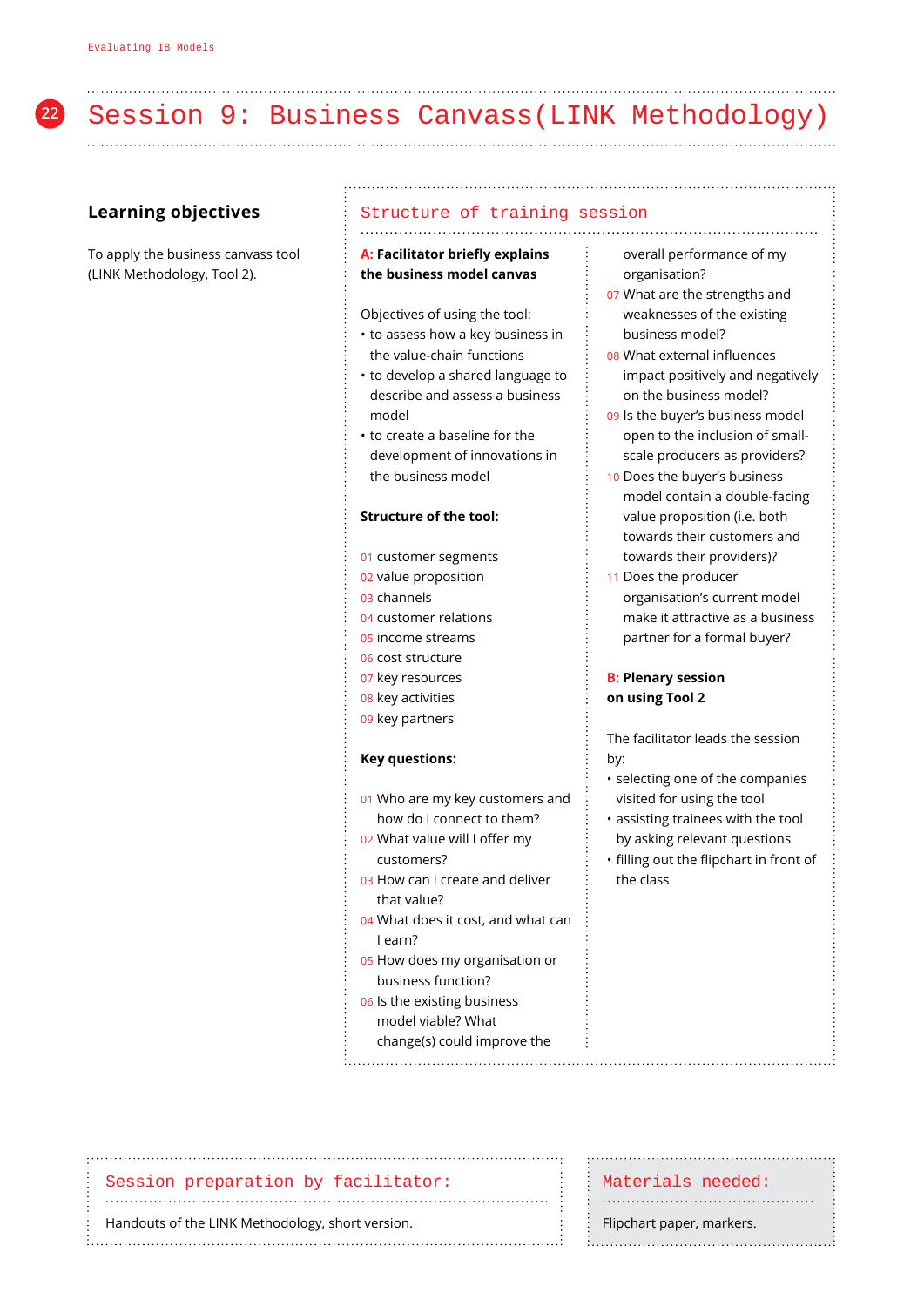# Session 10: Performance Measurement, Monitoring and Evaluation

# **Learning objectives**

By the end of this session, participants will be able to:

- understand the opportunities and importance of performance management in the area of inclusiveness
- know the generally accepted approaches and indicators for measuring inclusiveness

# **Topic 5: Performance Measurement**

 PM is an approach that assesses current status and tracks change over time. The goal is to use cost-effective ways to measure performance that can complement more intensive and expensive in-depth assessment. PM approaches are not designed to measure attribution between specific interventions and specific outcomes the way an impact assessment might, however.

Monitoring and Evaluation (M&E) is the structural and regular checking of the progress being made towards pre-set goals. It involves monitoring tracks while planned activities are being undertaken, identifying the resulting outputs, and evaluating the processes being followed. This process is typically done on a quarterly, semi-annual, or sometimes, an annual cycle. Evaluations are usually carried out after two years or more. They focus on the outcomes and, if work has been going on long enough, possibly the impacts of activities.

M&E systems indicate whether the planned activities and processes directly lead to the hoped for results (attribution). If properly designed, these systems are also built into decisionmaking loops within a project/program/partnership so that changes can be made as necessary.



*This figure illustrates how PM can regularly track progress when used between an initial study and an occasional in-depth assessment.*

# Session preparation by facilitator: ........................................................................................... Review performance management methodology guide.

#### Structure of session

#### ...........................................

#### **A: Introduction by facilitator to performance management**

The facilitator outlines the topics to be covered thus:

- opportunities and challenges
- designing a performance measurement approach:
- purpose
- Theory of Change
- learning questions and indicators
- data collection methodology
- specific metrics and survey questions
- completing the learning cycle

#### **B: TASK 18/19: Make a Theory of Change for a selected case**

...........................................

# The facilitator guides the trainees

through the following steps:

- In small groups make a simple Theory of Change for one case.
- Select the appropriate indicators and metrics from the PM framework, and consider using them for key points in your Theory of Change.
- Formulate one or two key indicators for topics that are specific to your case and not covered in the PM framework.
- Describe how you would collect the necessary information for three indicators.
- Outline the decision-making processes in your case, and how your M&E system will inform on-going decisions.

#### Materials needed: ...........................................

Handouts of performance management methodology guide. Handout of case study (if available). Materials can be found on [www.theoryofchange.nl](http://www.theoryofchange.nl )